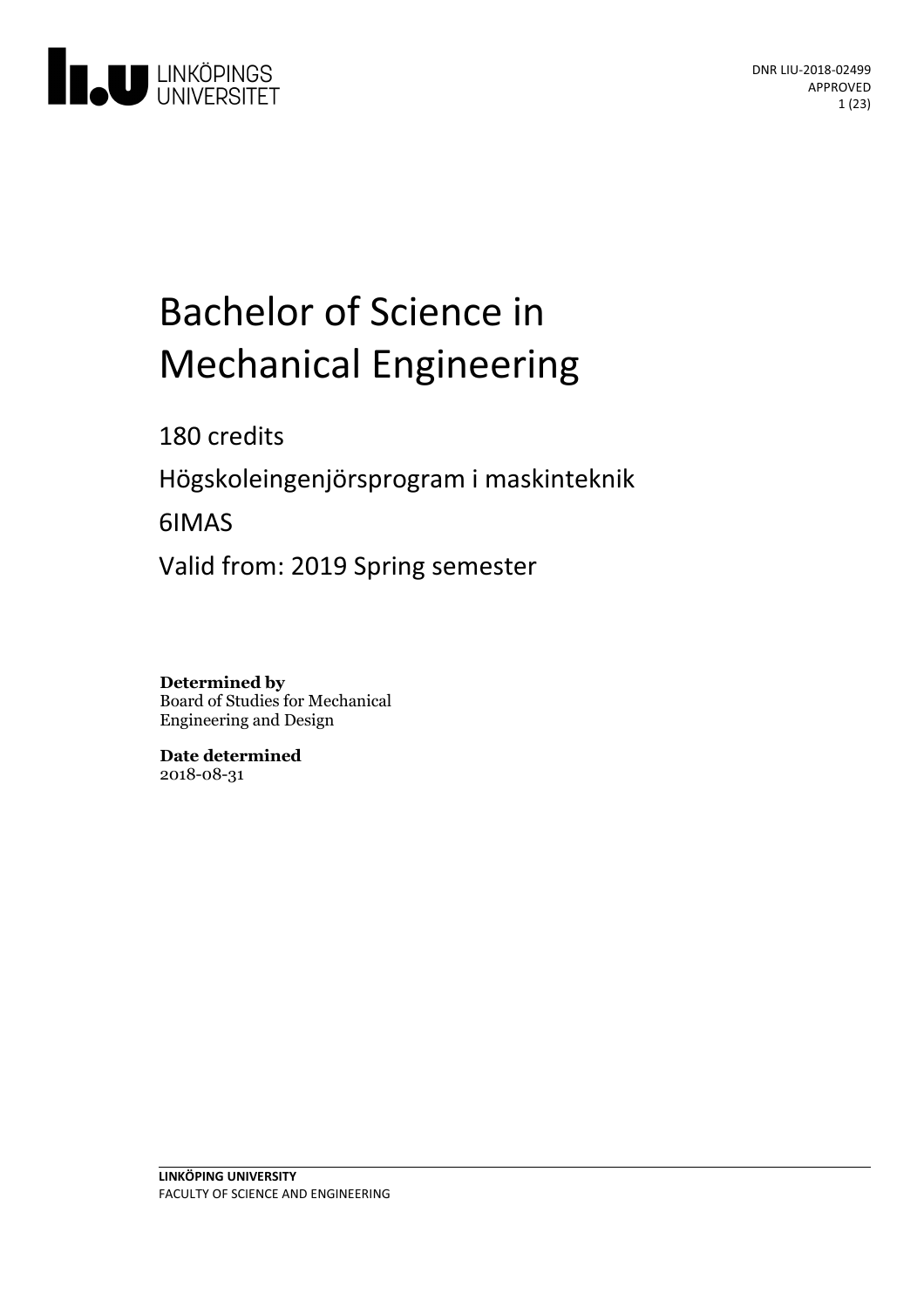## Entry requirements

## Degree in Swedish

Högskoleingenjör och Teknologie kandidat, 180 hp

## Degree in English

Bachelor of Science in Engineering and Bachelor of Science, 180 credits

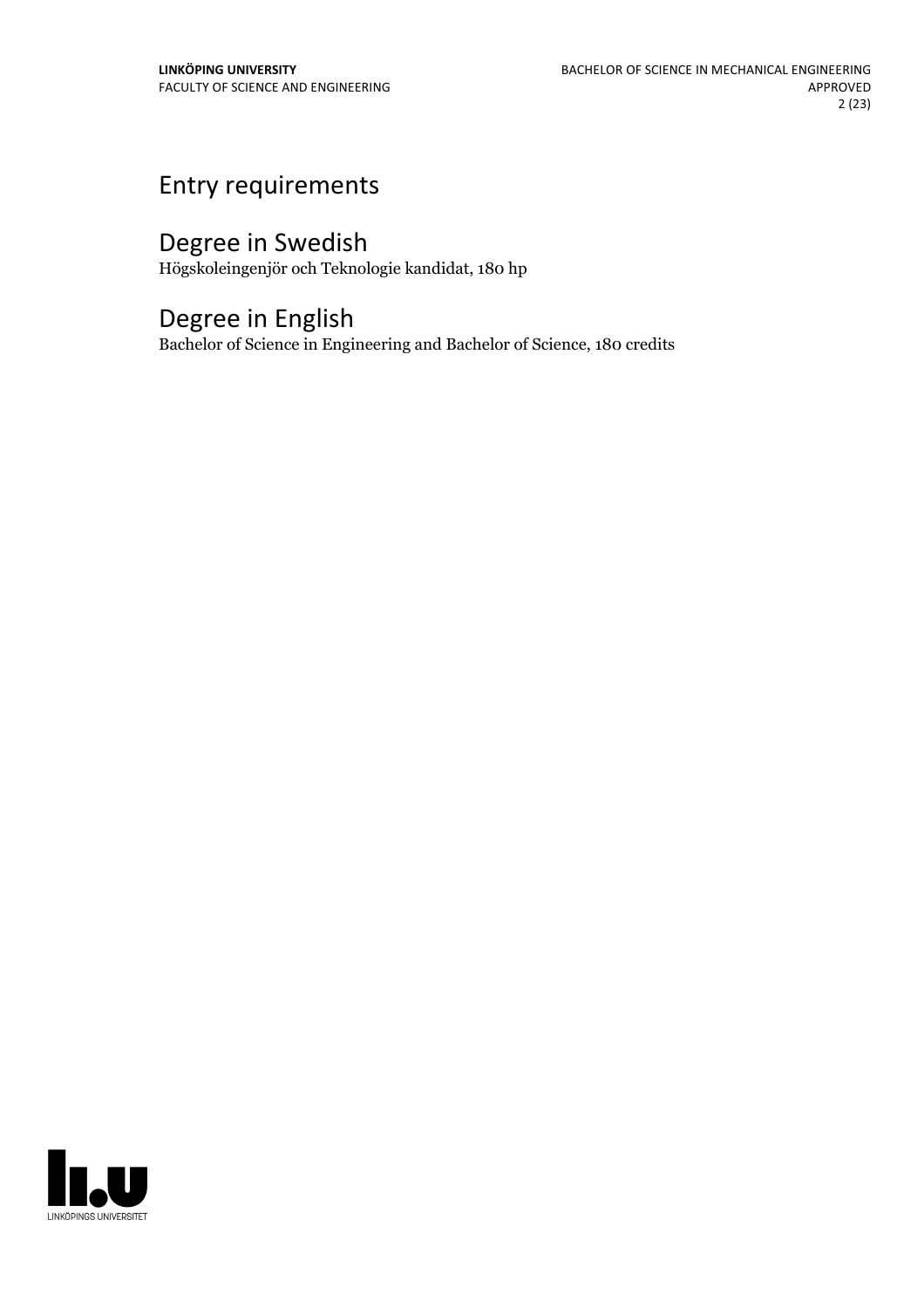## **Curriculum**

## **Semester 1 (Autumn 2019)**

| Course<br>code | Course name                                                      | <b>Credits</b> | Level | <b>Timetable</b><br>module | <b>ECV</b> |
|----------------|------------------------------------------------------------------|----------------|-------|----------------------------|------------|
| Period 0       |                                                                  |                |       |                            |            |
| TAIU10         | Calculus                                                         | $12*$          | G1X   | $\overline{\phantom{a}}$   | C          |
| Period 1       |                                                                  |                |       |                            |            |
| TAIU10         | Calculus                                                         | $12*$          | G1X   | 4                          | C          |
| TMKT94         | Introduction to CAD                                              | $6*$           | G1X   | 1                          | C          |
| TMMI44         | Thermodynamics                                                   | 6              | G1X   | 2                          | C          |
| Period 2       |                                                                  |                |       |                            |            |
| TAIU10         | Calculus                                                         | $12*$          | G1X   | 4                          | C          |
| TDDE04         | Introduction to Programming and<br><b>Computational Thinking</b> | 6              | G1X   | 3                          | C          |
| TMKT94         | Introduction to CAD                                              | $6*$           | G1X   | $\overline{2}$             | C          |

## **Semester 2 (Spring 2020)**

| Course<br>code | Course name                     | <b>Credits</b> | Level | <b>Timetable</b><br>module | <b>ECV</b> |
|----------------|---------------------------------|----------------|-------|----------------------------|------------|
| Period 1       |                                 |                |       |                            |            |
| TAIU05         | Linear Algebra                  | 6              | G1X   | 4                          | C          |
| TAIU07         | <b>Computations with MATLAB</b> | 4              | G1X   | 1                          | C          |
| TMMI03         | <b>Engineering Mechanics</b>    | $8*$           | G1X   | 3                          | C          |
| TGTU96         | Sustainable study situation     | $2*$           | G1X   |                            | v          |
| Period 2       |                                 |                |       |                            |            |
| TMMI03         | <b>Engineering Mechanics</b>    | $8*$           | G1X   | 3                          | C          |
| TMMI70         | <b>Production Engineering</b>   | 6              | G1X   | 4                          | C          |
| TSFS13         | <b>Electrical Engineering</b>   | 6              | G1X   | 2                          | C          |
| TSIU06         | <b>Automatic Control</b>        | 6              | G1X   | 2                          | C          |
| TGTU96         | Sustainable study situation     | $2*$           | G1X   |                            | ۷          |

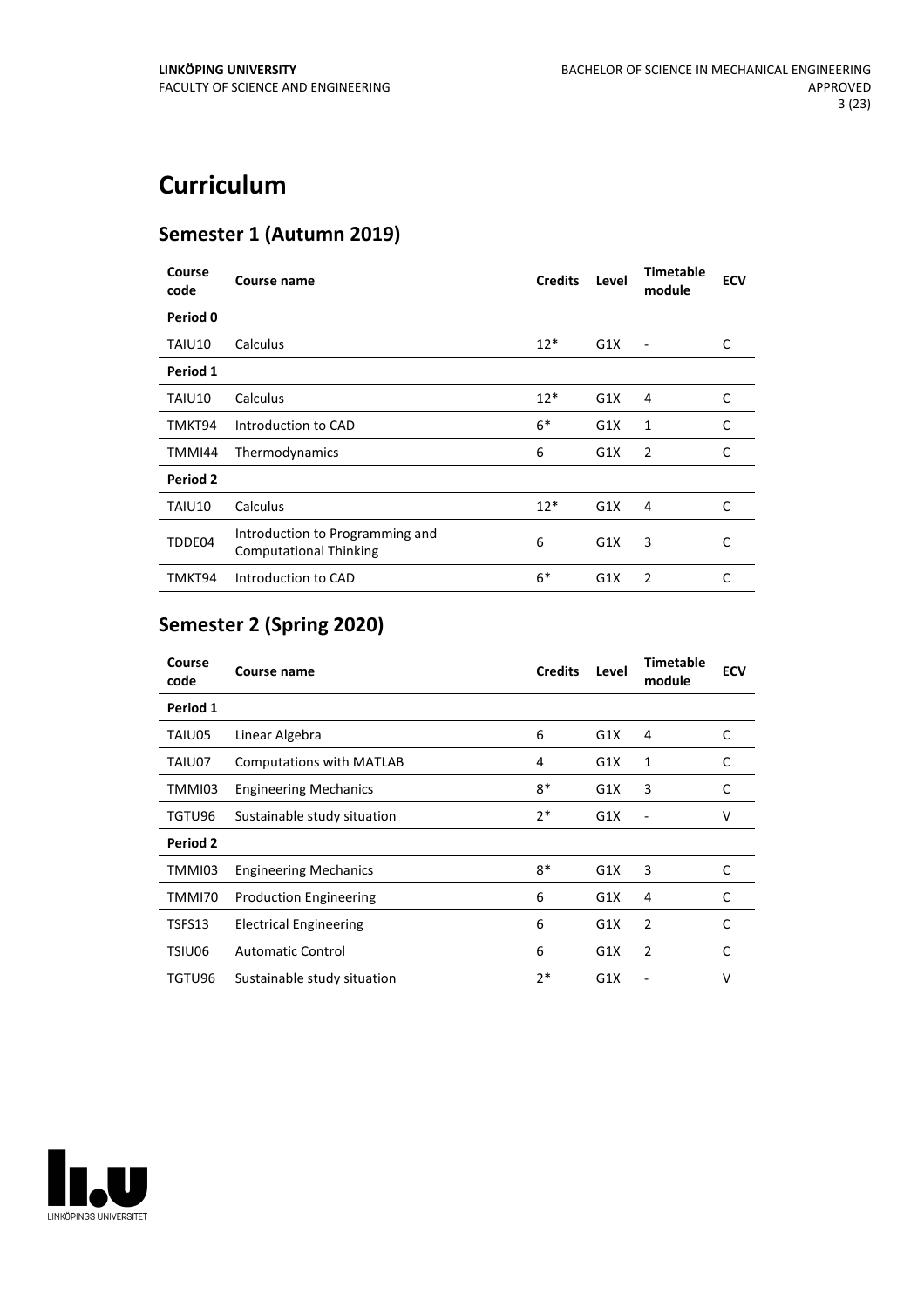## **Semester 3 (Autumn 2020)**

| Course<br>code | Course name                              | <b>Credits</b> | Level | <b>Timetable</b><br>module | <b>ECV</b> |
|----------------|------------------------------------------|----------------|-------|----------------------------|------------|
| Period 1       |                                          |                |       |                            |            |
| TMKT73         | CAD, second course                       | $6*$           | G2X   | 1                          |            |
| TMMI69         | <b>Fluid Mechanics and Heat Transfer</b> | 6              | G1X   | 3                          | C          |
| <b>TSIU61</b>  | <b>Automatic Control</b>                 | 6              | G1X   | $\overline{2}$             | C          |
| Period 2       |                                          |                |       |                            |            |
| TMKT73         | CAD, second course                       | $6*$           | G2X   | 1                          | C          |
| TMMI13         | <b>Hydraulics and Pneumatics</b>         | 6              | G2X   | 3                          | C          |
| TMMI17         | Solid Mechanics, basic course            | 6              | G2X   | $\overline{2}$             |            |

## **Semester 4 (Spring 2021)**

| Course<br>code | Course name                    | <b>Credits</b> | Level | Timetable<br>module | <b>ECV</b> |
|----------------|--------------------------------|----------------|-------|---------------------|------------|
| Period 1       |                                |                |       |                     |            |
| TAIU06         | <b>Mathematical Statistics</b> | 6              | G1X   | 3                   | C          |
| TMMI18         | <b>Engineering Materials</b>   | 6              | G1X   | 4                   | C          |
| TMMI37         | The Finite Element Method, FEM | $6*$           | G2X   | 1                   | C          |
| Period 2       |                                |                |       |                     |            |
| TMMI16         | <b>Machine Elements</b>        | 6              | G2X   | 3                   | C          |
| TMMI37         | The Finite Element Method, FEM | $6*$           | G2X   | 1                   | C          |
| TSIU06         | <b>Automatic Control</b>       | 6              | G1X   | 2                   | C          |
| TPTE06         | Industrial Placement           | 6              | G1X   |                     | E          |

**Semester 5 (Autumn 2021)**

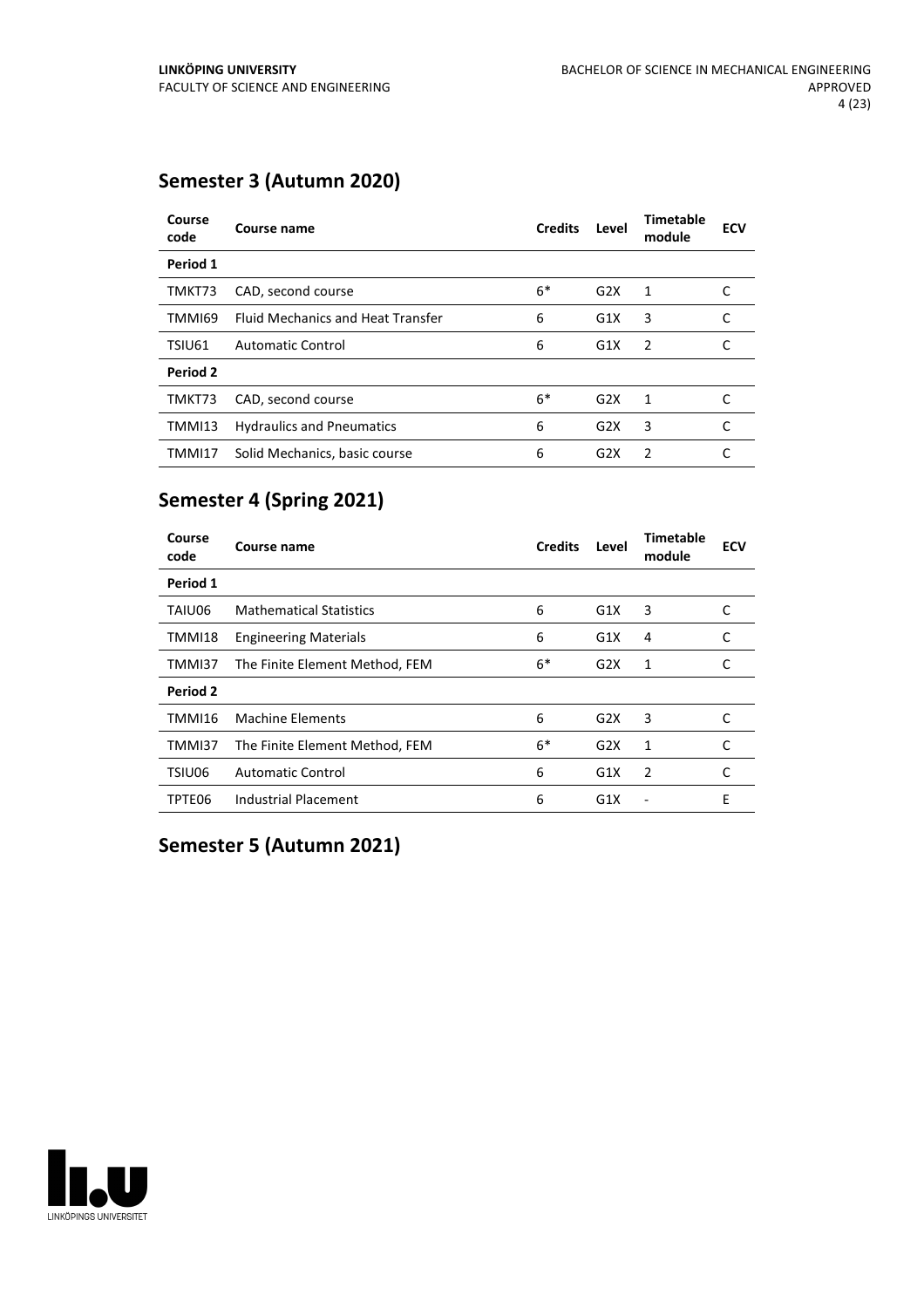| Course<br>code  | Course name                                               | <b>Credits</b> | Level            | <b>Timetable</b><br>module | <b>ECV</b> |
|-----------------|-----------------------------------------------------------|----------------|------------------|----------------------------|------------|
| Period 1        |                                                           |                |                  |                            |            |
| TMMI68          | CAD and Drafting Techniques, Continued<br>Course          | $6*$           | G <sub>2</sub> X | $\overline{2}$             | C          |
| TAIU08          | <b>Calculus in Several Variables</b>                      | 6              | G1X              | 3                          | E          |
| TMAL02          | Aircraft and Vehicle Design                               | 6              | G2X              | 4                          | E          |
| TMKM16          | <b>Sustainable Material Selection</b>                     | 6              | A1X              | 4                          | E          |
| TMKT80          | Wood - Material                                           | 6              | G <sub>2</sub> X | $\overline{2}$             | E          |
| TMME14          | Machine Elements, Second Course                           | 6              | A1X              | 3                          | E          |
| <b>TMMI19</b>   | <b>Engineering Design Methodology</b>                     | 6              | G <sub>2</sub> X | $\mathbf{1}$               | E          |
| TMMI47          | <b>Production Development</b>                             | 6              | G <sub>2</sub> X | $\mathbf{1}$               | E          |
| TMMI56          | <b>Energy Engineering</b>                                 | 6              | G <sub>2</sub> X | $\mathbf{1}$               | E          |
| TMMV61          | <b>Applied Energy Engineering</b>                         | $6*$           | G <sub>2</sub> X | 3                          | E          |
| TMPS33          | <b>Virtual Manufacturing</b>                              | 6              | A1X              | 4                          | E          |
| TMPT03          | <b>Production Engineering - Continuing Course</b>         | 6              | G <sub>2</sub> X | $\overline{2}$             | E          |
| <b>Period 2</b> |                                                           |                |                  |                            |            |
| TMMI68          | CAD and Drafting Techniques, Continued<br>Course          | $6*$           | G <sub>2</sub> X | 4                          | C          |
| TANA09          | Numerical Algorithms in Computer Science                  | 4              | G2X              | 1                          | E          |
| TEAE01          | Industrial Economics, Basic Course                        | 6              | G1X              | 2                          | E          |
| TEIO29          | Leadership and Organisation                               | 6              | G1X              | 4                          | E          |
| TMKA03          | <b>Industrial Design</b>                                  | 6              | G <sub>2</sub> X | $\mathbf{1}$               | E          |
| TMMI09          | Vibrations and Fatigue in Mechanical<br><b>Structures</b> | 6              | G2X              | 3                          | E          |
| TMMI46          | <b>Industrial Automation</b>                              | 6              | G <sub>2</sub> X | $\mathbf{1}$               | E          |
| TMMI71          | <b>Engineering Mechanics, Advanced course</b>             | 6              | G2X              | 2                          | E          |
| TMMV61          | Applied Energy Engineering                                | $6*$           | G2X              | 3                          | E          |
| TMPR01          | Wood - Realisation                                        | 6              | G <sub>2</sub> X | $\mathbf{1}$               | E          |

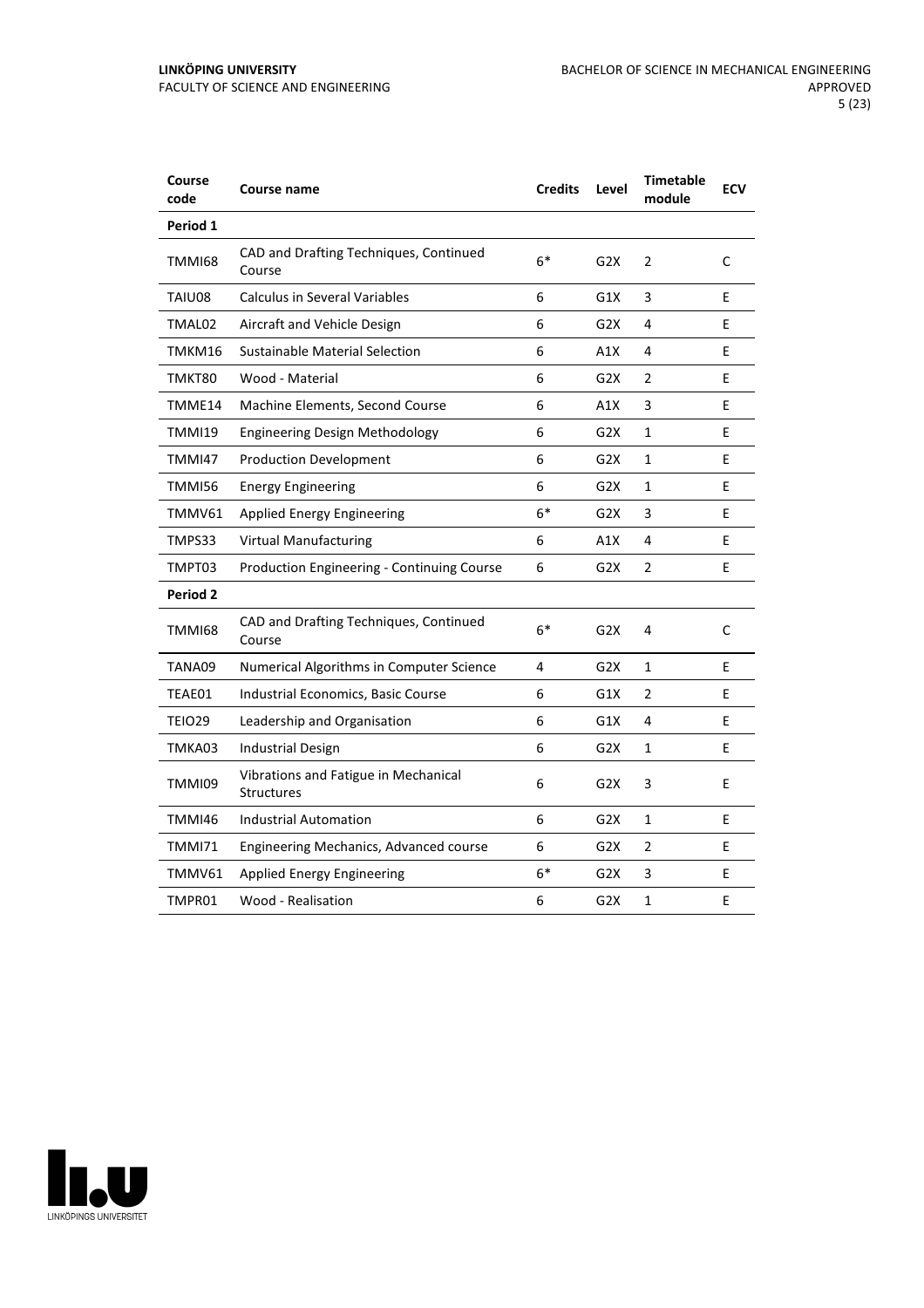## *Specialisation: Design Engineering*

| Course<br>code | Course name                                               | <b>Credits</b> | Level | <b>Timetable</b><br>module | <b>ECV</b> |
|----------------|-----------------------------------------------------------|----------------|-------|----------------------------|------------|
| Period 1       |                                                           |                |       |                            |            |
| TMMI19         | <b>Engineering Design Methodology</b>                     | 6              | G2X   | 1                          |            |
| Period 2       |                                                           |                |       |                            |            |
| TMMI09         | Vibrations and Fatigue in Mechanical<br><b>Structures</b> | 6              | G2X   | 3                          |            |

## *Specialisation: Energy Engineering*

| Course<br>code | Course name                       | <b>Credits</b> | Level | <b>Timetable</b><br>module | <b>ECV</b> |
|----------------|-----------------------------------|----------------|-------|----------------------------|------------|
| Period 1       |                                   |                |       |                            |            |
| TMMI56         | <b>Energy Engineering</b>         | 6              | G2X   | 1                          |            |
| TMMV61         | Applied Energy Engineering        | $6*$           | G2X   | 3                          |            |
| TSFS14         | Electrical Engineering            | 6              | G2X   | 4                          | C          |
| Period 2       |                                   |                |       |                            |            |
| TMMV61         | <b>Applied Energy Engineering</b> | $6*$           | G2X   | 3                          |            |

## *Specialisation: Production Engineering*

| Course<br>code | Course name                                       | <b>Credits</b> | Level            | <b>Timetable</b><br>module | <b>ECV</b> |
|----------------|---------------------------------------------------|----------------|------------------|----------------------------|------------|
| Period 1       |                                                   |                |                  |                            |            |
| TMMI47         | <b>Production Development</b>                     | 6              | G2X              | 1                          |            |
| TMPS33         | Virtual Manufacturing                             | 6              | A1X              | 4                          | F          |
| TMPT03         | <b>Production Engineering - Continuing Course</b> | 6              | G2X              | $\overline{2}$             | F          |
| Period 2       |                                                   |                |                  |                            |            |
| TMMI46         | Industrial Automation                             | 6              | G <sub>2</sub> X | 1                          |            |

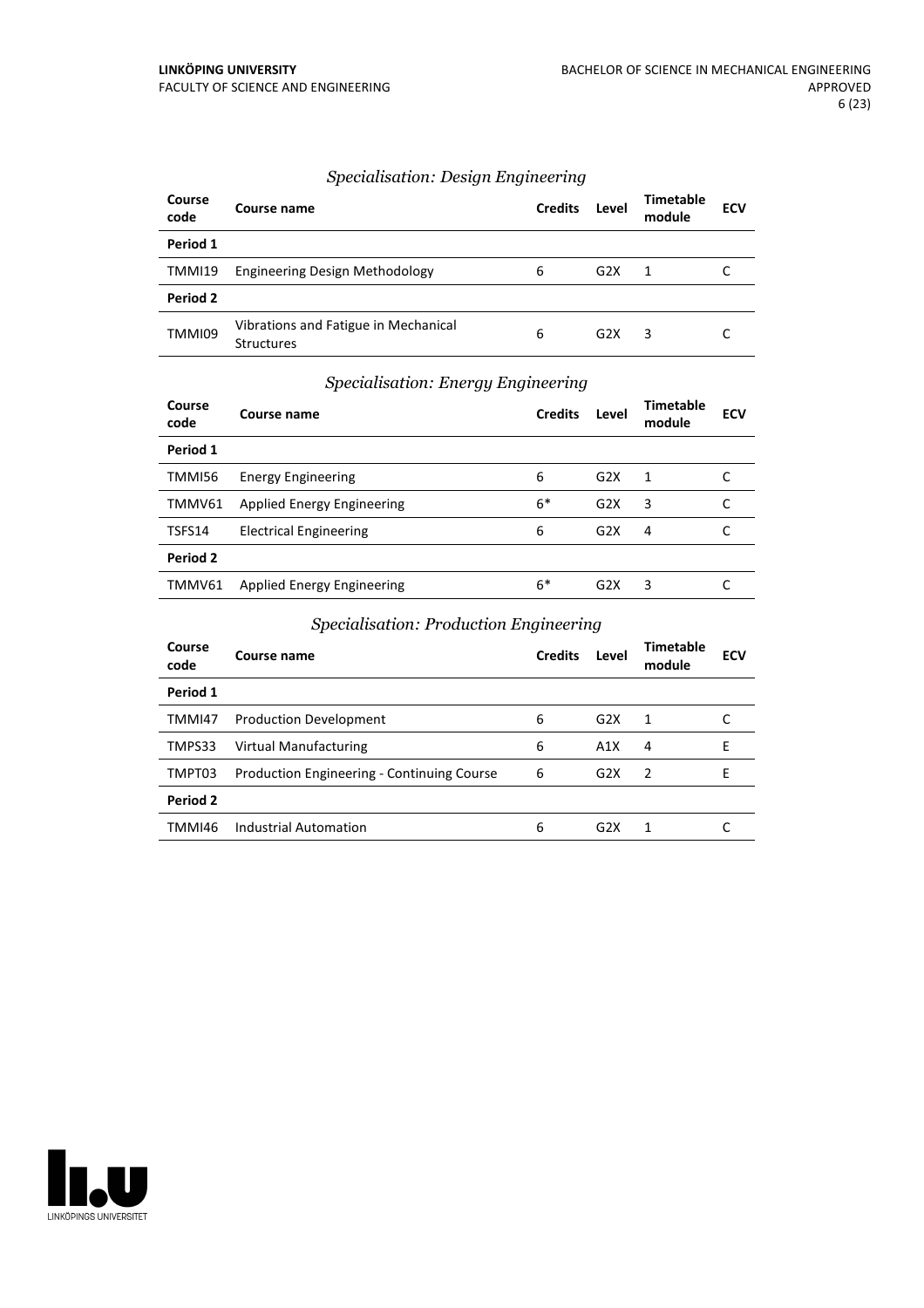## **Semester 6 (Spring 2022)**

| Course<br>code                     | <b>Course name</b>                     | <b>Credits</b> | Level            | <b>Timetable</b><br>module | <b>ECV</b> |
|------------------------------------|----------------------------------------|----------------|------------------|----------------------------|------------|
| Period 1                           |                                        |                |                  |                            |            |
| <b>TGTU58</b>                      | Communication                          | $\overline{2}$ | G2X              | $\overline{2}$             | C          |
| <b>TMMI52</b>                      | Industrial Automation - Project        | 12             | G2X              | $\mathbf{1}$               | E          |
| <b>TMMI53</b>                      | <b>Engineering Design - Project</b>    | 12             | G2X              | $\mathbf{1}$               | E          |
| <b>TMMI54</b>                      | <b>Energy Engineering - Project</b>    | 12             | G2X              | $\mathbf{1}$               | E          |
| Period 2                           |                                        |                |                  |                            |            |
| TQXX11                             | Degree project - Bachelor's Thesis     | 16             | G <sub>2</sub> X |                            | C          |
| Specialisation: Design Engineering |                                        |                |                  |                            |            |
| Course<br>code                     | Course name                            | <b>Credits</b> | Level            | <b>Timetable</b><br>module | <b>ECV</b> |
| Period 1                           |                                        |                |                  |                            |            |
| <b>TMMI53</b>                      | <b>Engineering Design - Project</b>    | 12             | G <sub>2</sub> X | 1                          | C          |
|                                    | Specialisation: Energy Engineering     |                |                  |                            |            |
| Course<br>code                     | <b>Course name</b>                     | <b>Credits</b> | Level            | <b>Timetable</b><br>module | <b>ECV</b> |
| Period 1                           |                                        |                |                  |                            |            |
| <b>TMMI54</b>                      | <b>Energy Engineering - Project</b>    | 12             | G <sub>2</sub> X | $\mathbf{1}$               | С          |
|                                    | Specialisation: Production Engineering |                |                  |                            |            |
| Course<br>code                     | Course name                            | <b>Credits</b> | Level            | <b>Timetable</b><br>module | <b>ECV</b> |
| Period 1                           |                                        |                |                  |                            |            |
| <b>TMMI52</b>                      | Industrial Automation - Project        | 12             | G2X              | 1                          | C          |

ECV = Elective / Compulsory /Voluntary

\*The course is divided into several semesters and/or periods

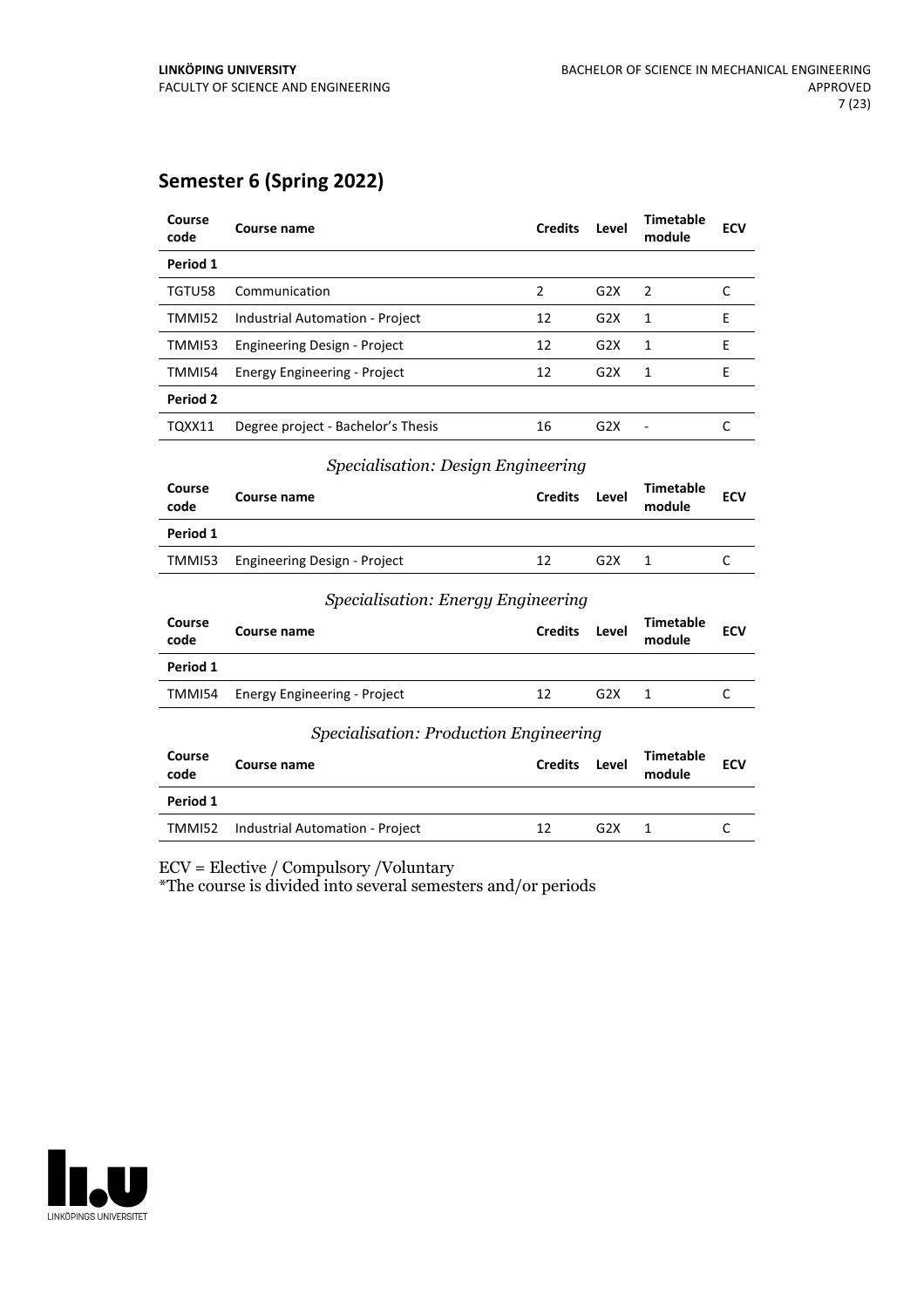## **Common rules**

## **Structure and organisation of study programmes**

The contents and design of the programmes are to be continuously revised such that new knowledge is integrated into courses and specialisations. Within one programme, several study specialisations or profiles may be available. The identities of the study specialisations or profiles and the regulations governing how these may be selected are given in the syllabus and curriculum for the particular field of study and programmes.

The structure and organisation of the programmes are to follow specified criteria that are summarised in the syllabus for each programme.

- 
- The syllabus defines the aims of the study programme.<br>• The curriculum, which constitutes one part of the syllabus for the field of study, gives details of the terms in which the various courses have been
- The course syllabus specifies, among other things, the aim and contents of the course, and the prior knowledge that a student must have in order to be able to benefit from the course.

## **Qualification requirements**

The qualification requirements specified in the Higher Education Ordinance 2007 apply to students admitted after 1 July 2007. A student who has completed components of a programme after 1 July 2007 has the right to be assessed with respect to the qualification requirements specified by the Higher Education Ordinance 2007. In addition, local regulations laid down by the faculty boards and university board apply, see

http://styrdokument.liu.se/Regelsamling/Innehall/Utbildning\_pa\_grund- \_och\_avancerad\_niva/Examina.

Higher Education Act Chapter 1, Section 8:

First-cycle courses and study programmes are to develop:

- $\bullet$  the ability to make independent and critical assessments
- the ability to identify, formulate and solve problems autonomously, and
- $\bullet$  the preparedness to deal with changes in working life.

In addition to knowledge and skills in their field of study, students shall develop the ability to:

- gather and interpret information at a scholarly level
- stay abreast of the development of knowledge, and
- communicate their knowledge to others, including those who lack specialist knowledge in the field.

## **Qualifications within a study programme**

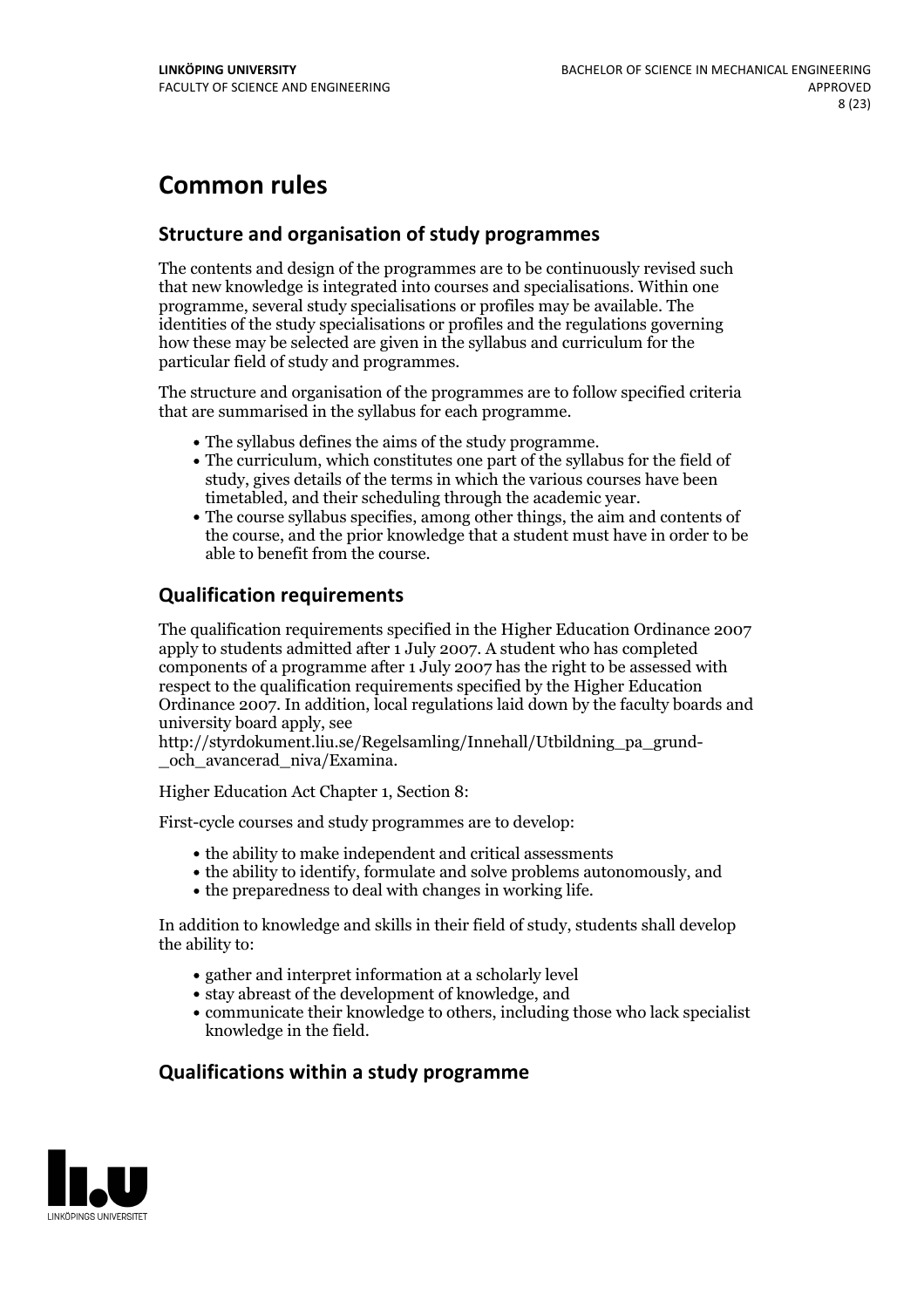Qualification requirements that are specific to a study programme are given in the syllabus for that programme.

## **Matriculation and postponement of matriculation**

A person who has been accepted for a study programme is to start their studies (matriculate) in the term that is specified in the decision about admission. The date and location of the compulsory matriculation procedure will be communicated to those admitted to the first term of the programme.

At any one admission occasion, it is possible to be admitted to only one place on a study programme. A student who has been granted a place on a study programme and who is offered and accepts a place on another study programme during a supplementary round of admission will lose the place offered for the first study programme.

Regulations concerning postponement of matriculation have been laid down in the admission regulations for Linköping University, http://styrdokument.liu.se/Regelsamling/VisaBeslut/622645.

A person who has been granted postponement must present to the admitting authority, before the term in which the studies are to be started and before the date of application, a renewed registration for the programme and a copy of the decision granting postponement.

## **Admission to a later part of a programme**

Admission to a part of a study programme is used here to refer to admission with the purpose of completing the programme and taking a degree. Admission to a later part of a programme may take place only if sufficient resources and space on the programme are available. Furthermore, the applicant must satisfy the entry requirements for the relevant term of the programme, as specified in http://styrdokument.liu.se/Regelsamling/Innehall/Utbildning\_pa\_grund- \_och\_avancerad\_niva/Tekniska\_fakulteten.

## **Interruption in studies**

Notification of an interruption in studies is to be made through the Student Portal. If such <sup>a</sup> notification is not made and if the student does not register for the first term during which the interruption is to take place, the interruption will be considered to be a withdrawal. An interruption in studies must cover a complete term, and notification of interruptions can be given for a maximum of two consecutive terms. Notification of resumption of studies is to take place at the term registration for the term that follows the interruption. If the student does not register at the term registration, this will be regarded as withdrawal from studies.

A student who is taking an interruption in studies may during this period retake examinations if he or she has re-registered for the most recent study term of the programme. A student who wishes to take another course during the interruption in studies must apply for this separately. The student is responsible that

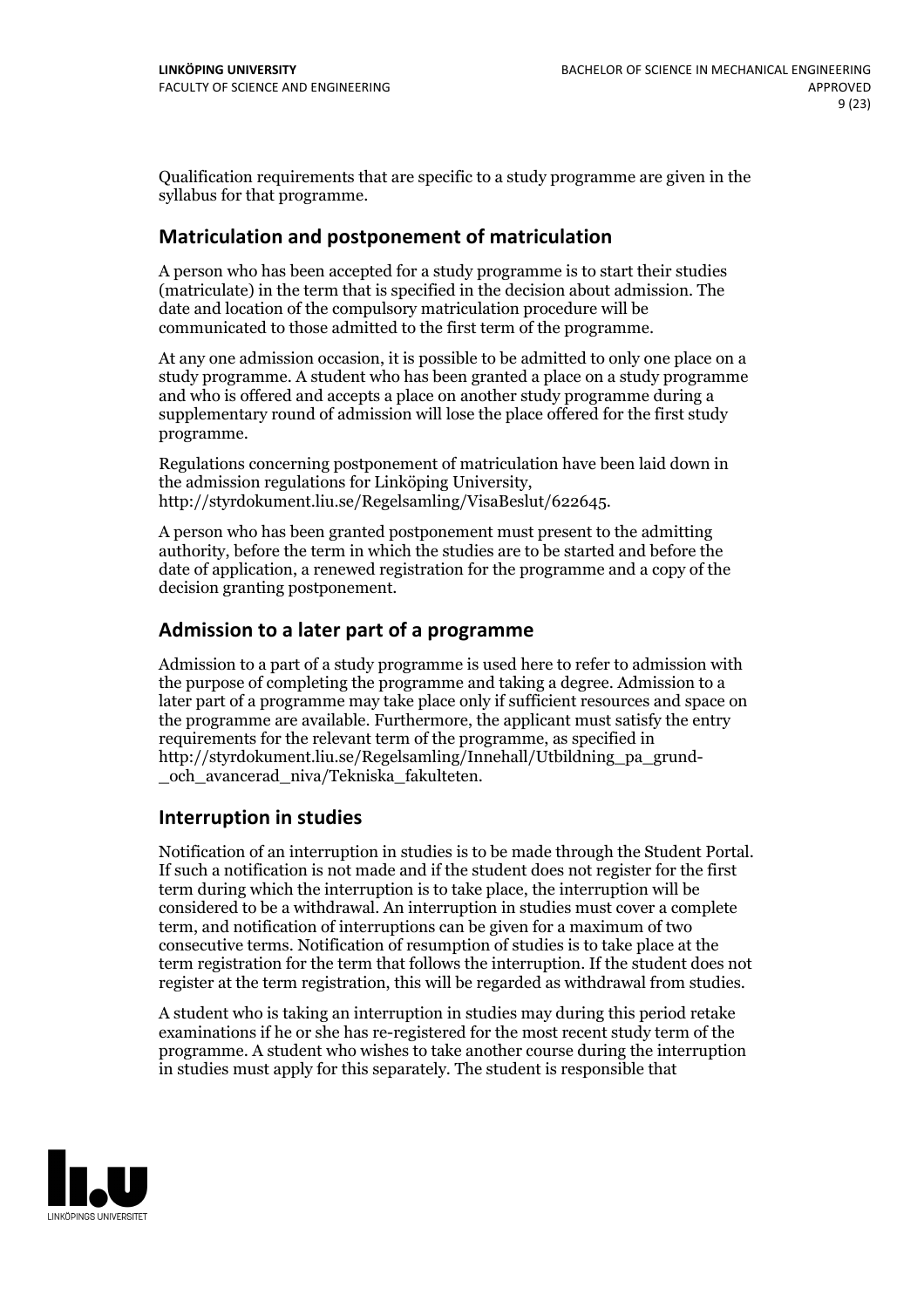registration for courses is carried outat the correct times in preparation for the resumption of studies.

## **Withdrawal from a study programme**

A student who wishes to withdraw from a study programme must notify the study guidance counsellor. A student who leaves the studies without giving notification of an interruption in study and who fails to register for the immediately subsequent term is considered to have withdrawn. A student who has withdrawn may return to the study programme if a vacancy is available that is not required for students returning after an interruption in study, and not required for students who are changing their location of study and/or study programme.

## **Courses within a study programme**

The curriculum for the various years of a study programme specify which courses are compulsory (o), elective (v) and voluntary (f). If a student wishes to study a different combination than the one specified in the curriculum, an application must be made to the board of studies.

### **Voluntarycourses**

The course specified as voluntary (labelled with "f") in the programme syllabus are assessed solely as voluntary courses, and credits from these may not contribute to the requirements for a degree.

## **Courses from another study programme**

Courses that are elective courses in another study programme may be included as elective courses in a degree, if the board of studies so decides. If such a decision is not taken, such courses are regarded as voluntary courses.

When selecting a course from another programme, the admission requirements specified in the course syllabus must be satisfied.

Admission is granted to the extent that resources allow, provided that places are available on the course.

#### **Students taking a master's programme in engineering**

Students taking a master's programme in engineering can take courses given in Term 7 and later terms of the programme from all engineering master's programmes. Admission to courses at advanced level requires the possession of at least 150 credits within the programme to which the student has been admitted.

## **Students taking a Bachelor of Science (Engineering)**

Student taking Bachelor of Science (Engineering) degrees may take courses specified in the programme syllabuses of all Bachelor of Science (Engineering) programmes.

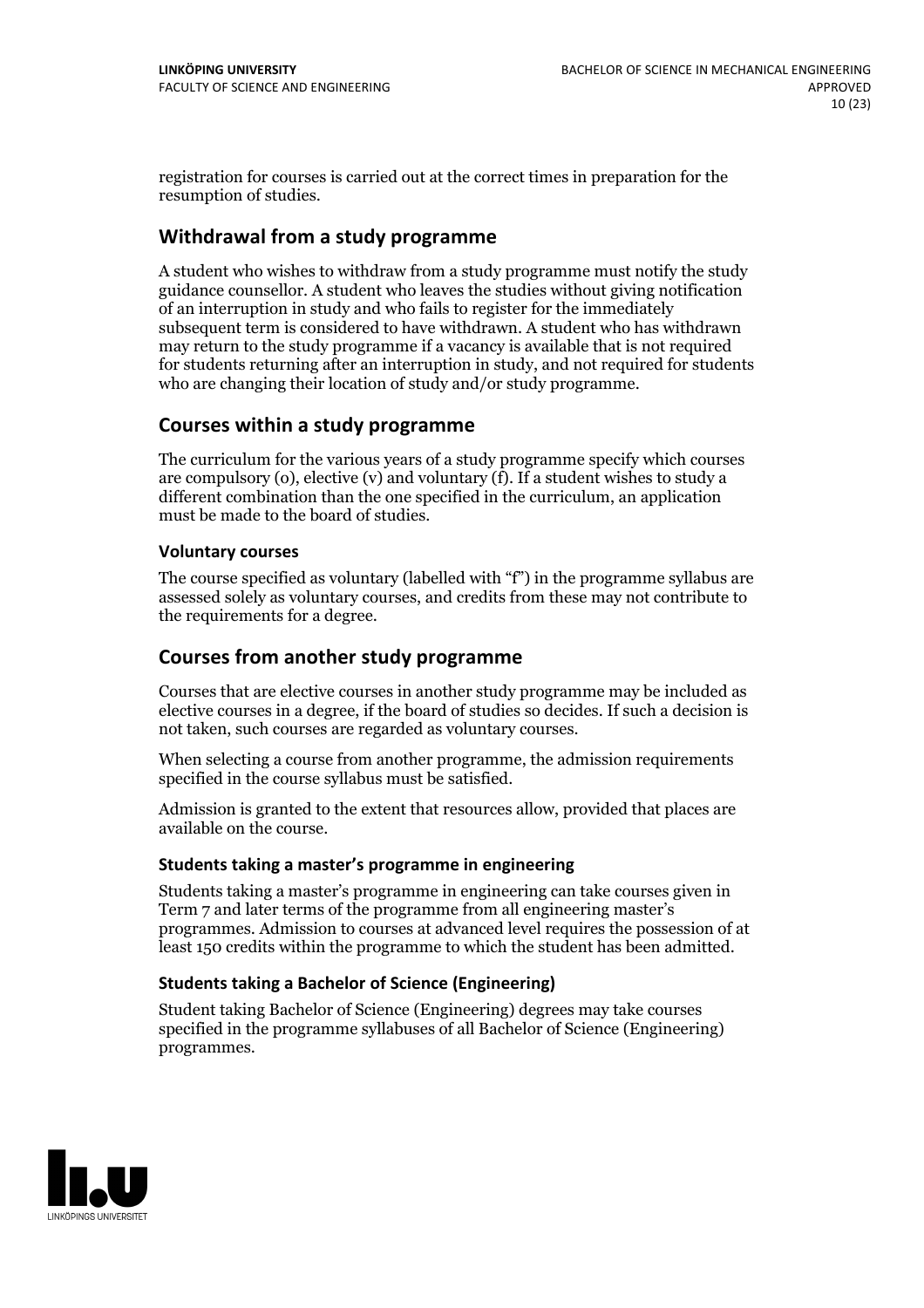### **Students taking a Bachelor of Science**

Student taking Bachelor of Science degrees may take courses specified in the programme syllabuses of all Bachelor of Science programmes.

## **Third-cycle courses**

The credits from third-cycle courses may be included as elective courses in a degree, if the board of studies so decides. If such a decision is not taken, such courses are regarded as voluntary courses.

#### **Students taking a master's programme in engineering**

It is possible for students taking master's programmes in engineering to take certain third-cycle courses. It is, however, required in this case that the student has achieved master's level (i.e. year 4 or 5 of the study programme). Information can be obtained from the relevant director of advanced studies.

#### **Students on Master's programmes**

It is possible for students taking master's programmes to take certain third-cycle courses. Information can be obtained from the relevant director of advanced studies.

## **Registration for programme courses**

Registration for courses that are given as part of a study programme must be made during the specified period, which has been preliminarily set to 1-10 April for the autumn term, and 1-10 October for the spring term. Information about course registration is published on a webpage, sent to students by email, and disseminated at scheduled information meetings.

## **Registration for programme courses as single-subject courses**

Admission to a programme course as a single-subject subject course may take place only if sufficient resources and space on the course are available. Furthermore, the applicant must satisfy the entry requirements for the relevant course.

In the event of a scarcity of resources, the board of LiTH can decide to limit the possibilities of taking courses that are part of a programme as freestanding courses.

## **Timetabling**

Courses are timetabled after a decision has been made concerning the assignment of the course to a timetable module. A central timetable is not drawn up for courses with fewer than five participants. Most project courses do not have a central timetable.

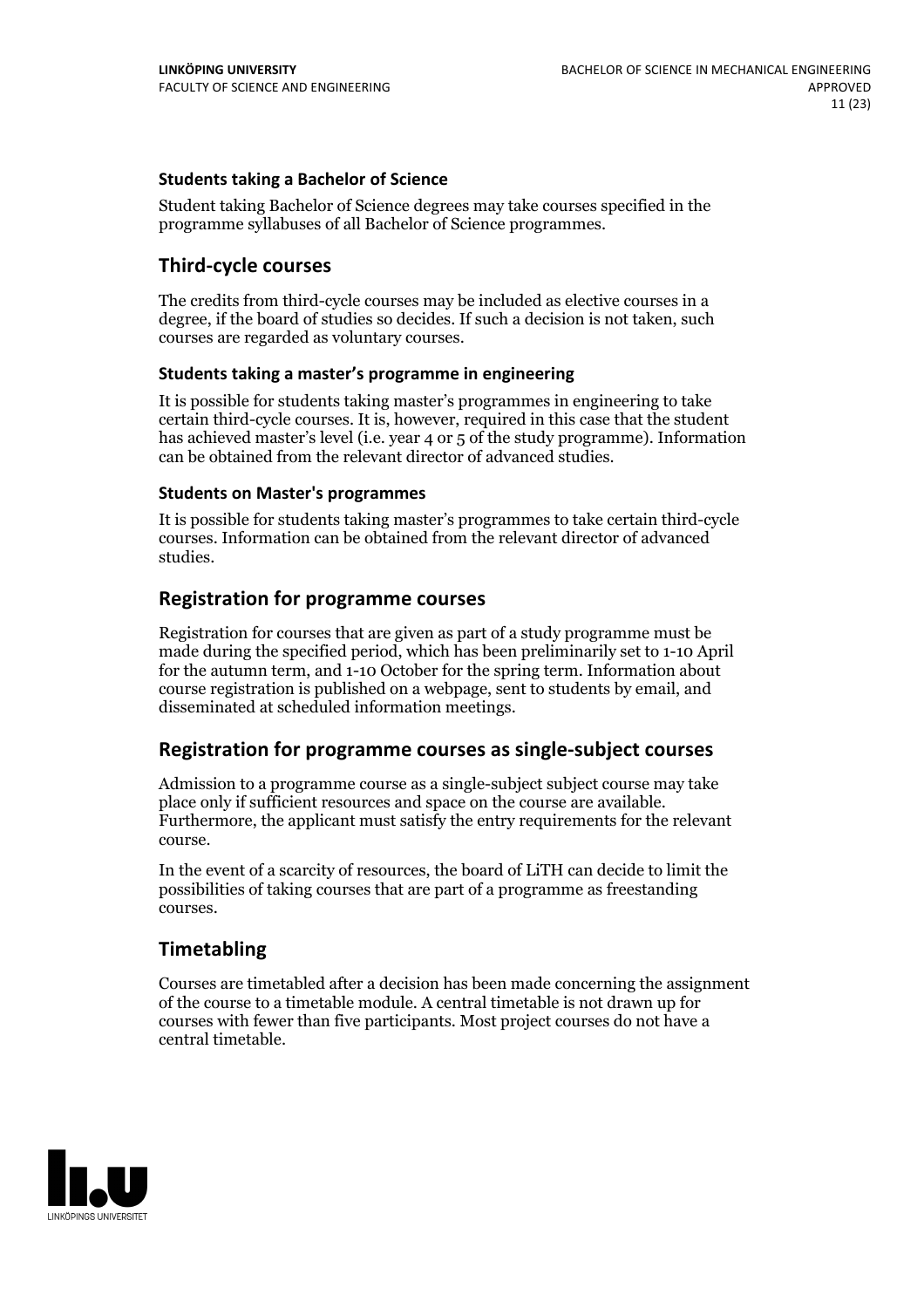## **Study planning**

Students who require support in planning their continued studies can contact the study guidance counsellor of the programme. Study planning involves the student and the study guidance counsellor together drawing up an individual plan for studies during the subsequent term. The individual plan may allow the student to deviate from the general curriculum.

Completed first-cycle courses are a precondition for successful studies at more advanced levels. For this reason, study planning is based on giving priority to courses from earlier years of study that have not been completed. If further capacity is available, new courses may be taken.

Study planning takes place on a regular basis if the student:

- does not satisfy the requirements for progression to later terms. In order for a student to be able to participate in courses from later years in such cases, a decision of exemption is required.<br>
• does not satisfy the requirements for starting a degree project.
- 

Other situations in which study planning may be required:

- A student has fallen behind during the early part of a study programme and has failed to complete several courses.<br>• A student has not satisfied the entry requirements for a degree project
- 
- before term 6 of an engineering degree.<br>• A student has applied for admission to a later part of a programme.<br>• Studies have been carried out abroad.<br>• A study programme is to be resumed after an interruption.
- 
- 

In these cases the study guidance counsellor supports the student in planning the continued studies, also in situations in which the student can register for the relevant courses without the need for a special decision for the continued studies.

## **Part of education abroad**

Students can exchange study at LiTH for study at an institute of higher education abroad, and/or work on a degree project abroad.

In the event that study (courses) at LiTH are exchanged for study abroad, the relevant board of studies (faculty programme director) is responsible for a decision about an individual study plan, which is to be drawn up in advance, and about the final course approval and its inclusion in the qualification requirements. For this reason, students who plan to participate in an exchange should contact the faculty programme director (or equivalent) at the Dean's Office ofthe Institute of Technology.

Regulations for entry requirements, ranking and nomination for study abroad through LiTH's exchange agreements and for the compulsory study abroad period within Ii (Industrial Engineering and Management – International) and Yi (Applied Physics and Electrical Engineering – International) can be found at:

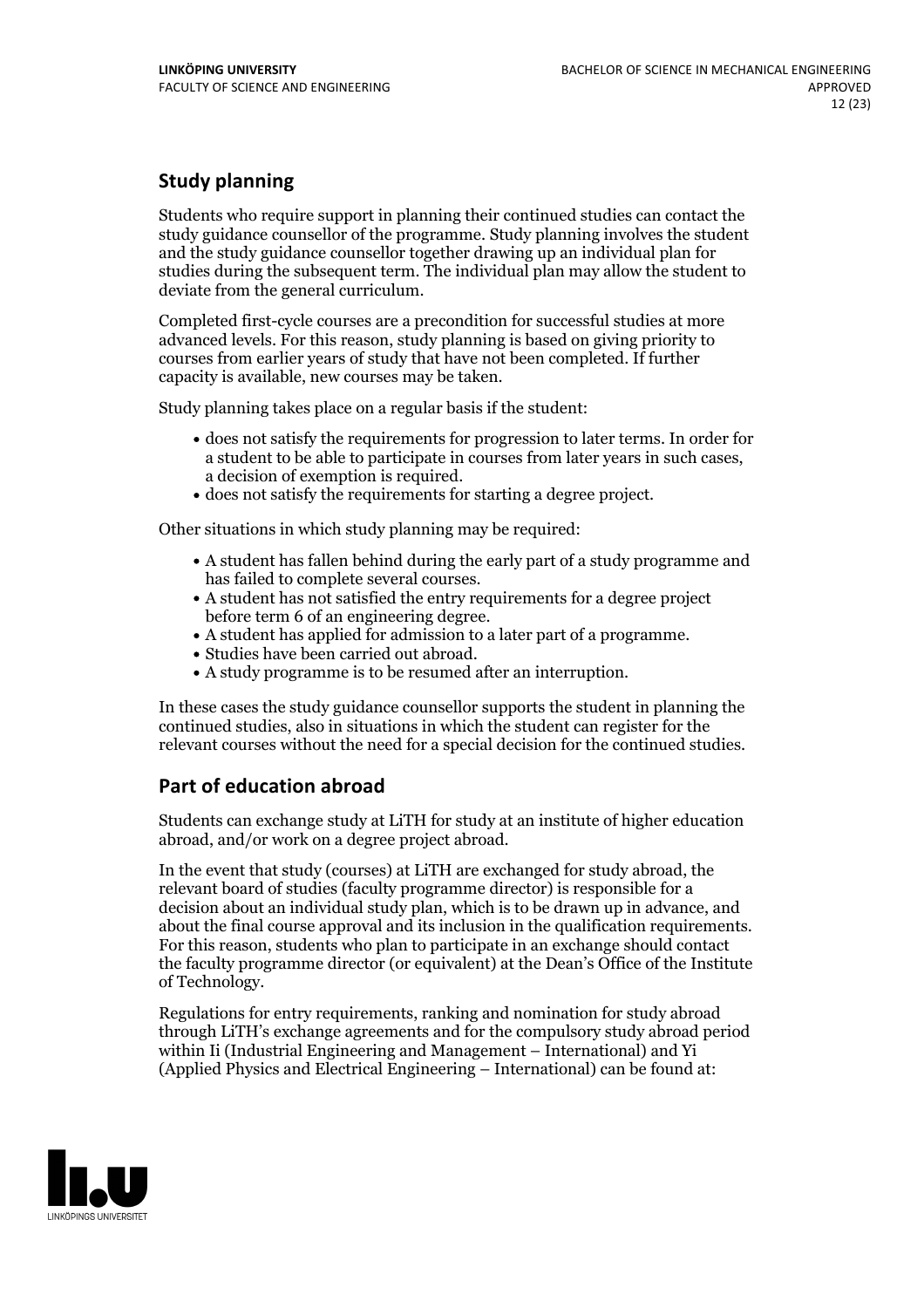http://styrdokument.liu.se/Regelsamling/Innehall/Utbildning\_pa\_grund- \_och\_avancerad\_niva/Tekniska\_fakulteten.

## **Course syllabus**

A syllabus has been established for each course. The syllabus specifies the aim and contents of the course, and the prior knowledge that a student must have in order to be able to benefit from the course.

## **Timetabling**

Courses are timetabled after a decision has been made for this course concerning its assignment to a timetable module. A central timetable is not drawn up for courses with fewer than five participants. Most project courses do not have a central timetable.

## **Interrupting a course**

The vice-chancellor's decision concerning regulations for registration, deregistration and reporting results (Dnr LiU-2015-01241) states that interruptions in study are to be recorded in Ladok. Thus, all students who do not participate in a course for which they have registered must record the interruption, such that the registration on the course can be removed. Deregistration from <sup>a</sup> course is carried outusing <sup>a</sup> web-based form: www.lith.liu.se/for-studenter/kurskomplettering?l=sv.

## **Cancelled courses**

Courses with few participants (fewer than 10) may be cancelled or organised in a manner that differs from that stated in the course syllabus. The board of studies is to deliberate and decide whether a course is to be cancelled orchanged from the course syllabus.

## **Regulations relatingto examinations and examiners**

Details are given in a decision in the university's rule book: http://styrdokument.liu.se/Regelsamling/VisaBeslut/622678.

## **Forms of examination**

## **Examination**

Written and oral examinations are held at least three times a year: once immediately after the end of the course, once in August, and once (usually) in one of the re-examination periods. Examinations held at other times are to follow a decision of the board of studies.

Principles for examination scheduling for courses that follow the study periods:

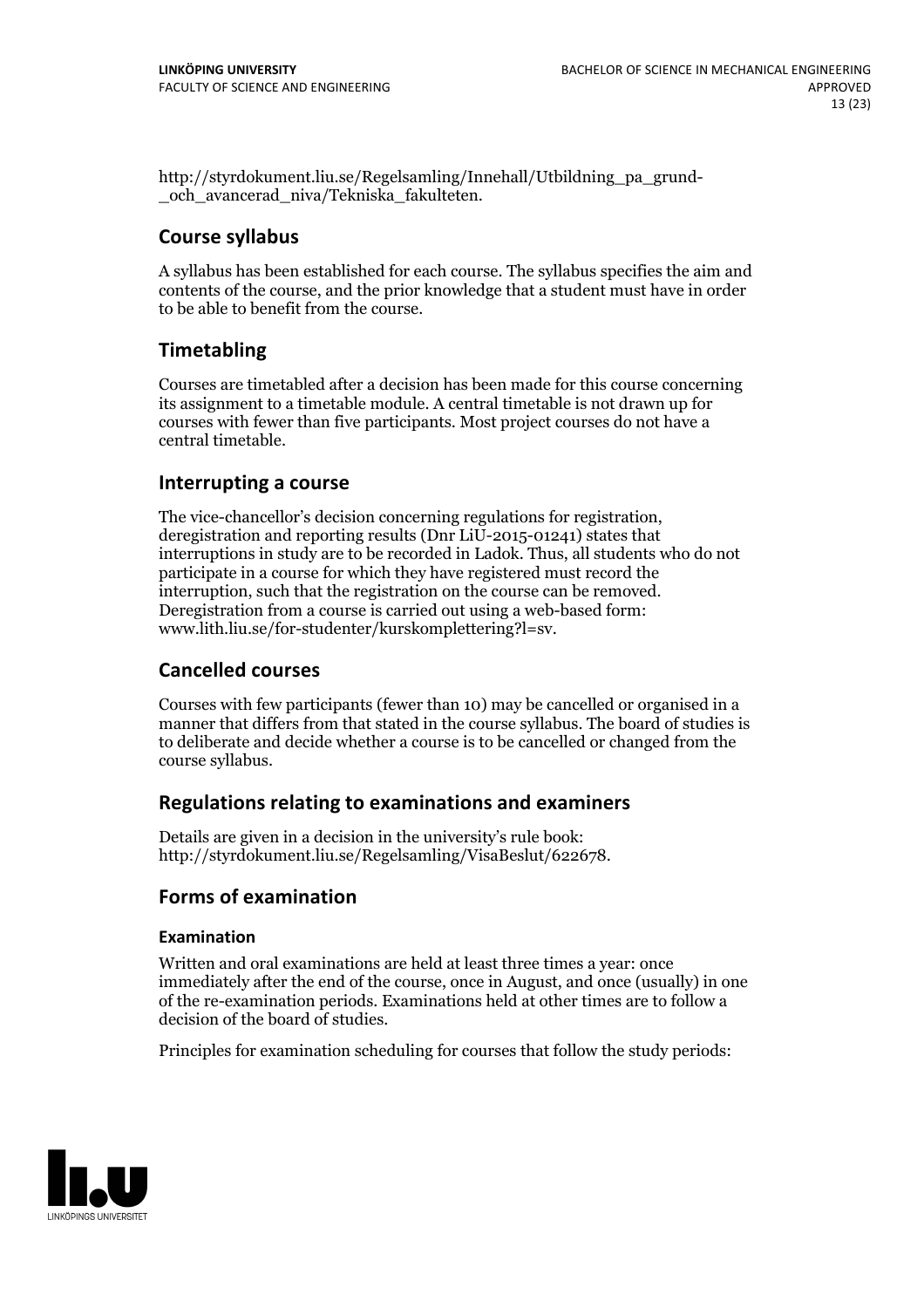- courses given in VT1 are examined for the first time in March, with re-examination in June and August
- courses given in VT2 are examined for the first time in May, with re-examination in August and October
- courses given in HT1 are examined for the first time in October, with re-examination in January and August
- courses given in HT2 are examined for the first time in January, with re-examination at Easter and in August.

The examination schedule is based on the structure of timetable modules, but there may be deviations from this, mainly in the case of courses that are studied and examined for several programmes and in lower grades (i.e. 1 and 2).

- Examinations for courses that the board of studies has decided are to be held in alternate years are held only three times during the year in which the course is given.<br>• Examinations for courses that are cancelled or rescheduled such that they
- are not given in one or several years are held three times during the year that immediately follows the course, with examination scheduling that corresponds to the scheduling that was in force before the course was cancelled or rescheduled.<br>• If teaching is no longer given for a course, three examination occurrences
- are held during the immediately subsequent year, while examinations are at the same time held for any replacement course that is given, or alternatively in association with other re-examination opportunities. Furthermore, an examination is held on one further occasion during the next subsequent
- year, unless the board of studies determines otherwise.<br>If a course is given during several periods of the year (for programmes, or on different occasions for different programmes) the board or boards of studies determine together the scheduling and frequency of re-examination occasions.

#### **Registration for examination**

In order to take an examination, a student must register in advance at the Student Portal during the registration period, which opens 30 days before the date of the examination and closes 10 days before it. Candidates are informed of the location of the examination by email, four days in advance. Students who have not registered for an examination run the risk of being refused admittance to the examination, if space is not available.

Symbols used in the examination registration system:

- \*\* denotes that the examination is being given for the penultimate time.
- \* denotes that the examination is being given for the last time.

#### **Code of conduct for students during examinations**

Details are given in a decision in the university's rule book: http://styrdokument.liu.se/Regelsamling/VisaBeslut/622682.

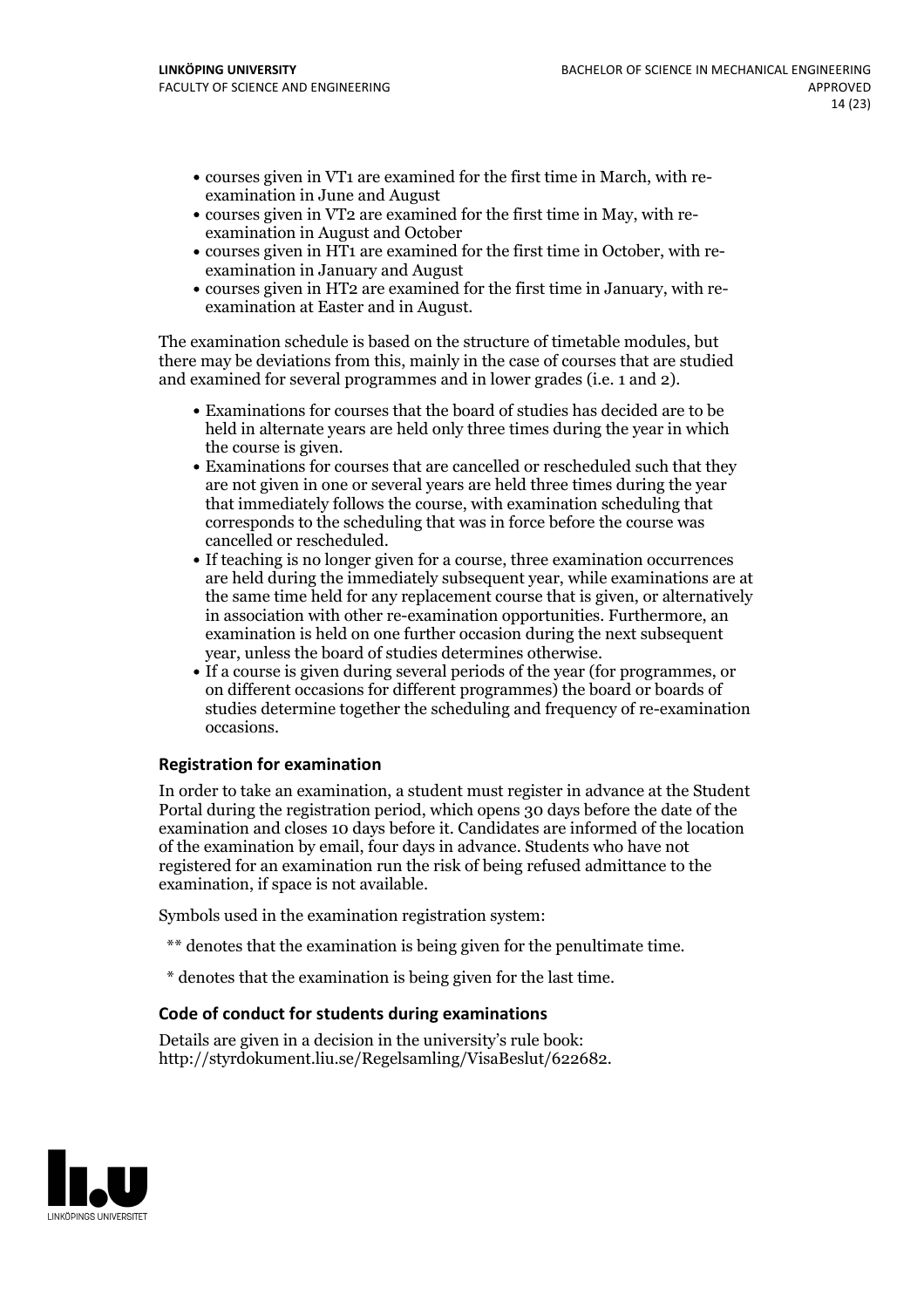### **Retakes for higher grade**

Students at the Institute of Technology at LiU have the right to retake written examinations and computer-based examinations in an attempt to achieve a higher grade. This is valid for all examination components with code "TEN" and "DAT". The same right may not be exercised for other examination components, unless otherwise specified in the course syllabus.

#### **Retakes of other forms of examination**

Regulations concerning retakes of other forms of examination than written examinations and computer-based examinations are given in the LiU regulations

http://styrdokument.liu.se/Regelsamling/VisaBeslut/622678.

#### **Plagiarism**

For examinations that involve the writing of reports, in cases in which it can be assumed that the student has had access to other sources (such as during project work, writing essays, etc.), the material submitted must be prepared in accordance with principles for acceptable practice when referring to sources (references or quotations for which the source is specified) when the text, images, ideas, data, etc. of other people are used. It is also to be made clear whether the author has reused his or her own text, images, ideas, data, etc. from previous examinations.

A failure to specify such sources may be regarded as attempted deception during examination.

#### **Attempts to cheat**

In the event of <sup>a</sup> suspected attempt by <sup>a</sup> student to cheat during an examination, or when study performance is to be assessed as specified in Chapter <sup>10</sup> of the Higher Education Ordinance, the examiner is to report this to the disciplinary board of the university. Possible consequences for the student are suspension from study and a formal warning. More information is available at https://www.student.liu.se/studenttjanster/lagar-regler-rattigheter?l=sv.

#### **Grades**

The grades that are preferably to be used are Fail (U), Pass (3), Pass not without distinction  $(4)$  and Pass with distinction  $(5)$ . Courses under the auspices of the faculty board of the Faculty of Science and Engineering (Institute of Technology) are to be given special attention in this regard.

- 1. Grades U, 3, 4, 5 are to be awarded for courses that have written examinations. 2. Grades Fail (U) and Pass (G) may be awarded for courses with <sup>a</sup> large
- degree of practical components such as laboratory work, project work and group work.

#### **Examination components**

1. Grades U, 3, 4, 5 are to be awarded for written examinations (TEN).

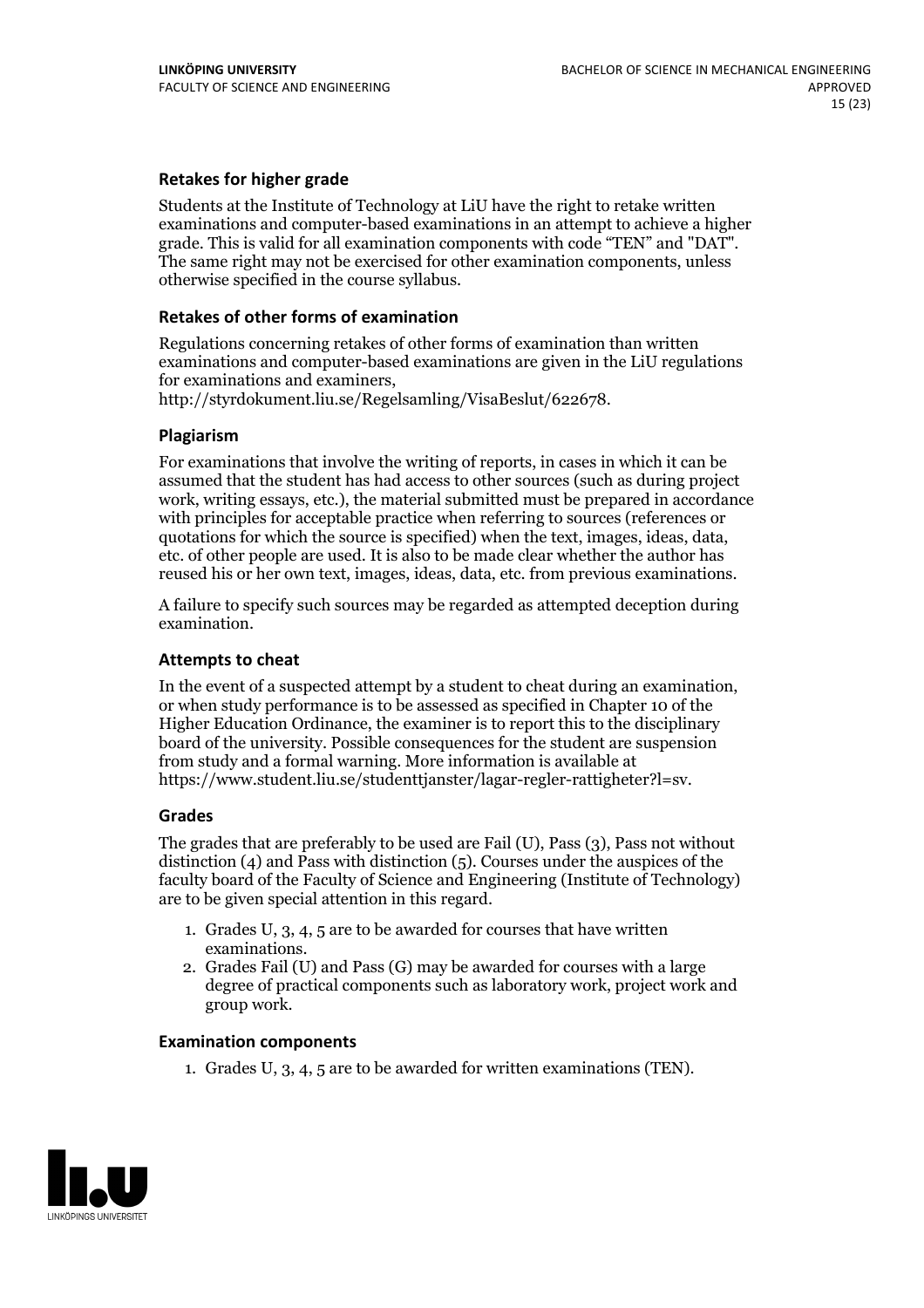- 2. Grades Fail (U) and Pass (G) are to be used for undergraduate projects and other independent work. 3. Examination components for which the grades Fail (U) and Pass (G) may be
- awarded are laboratory work (LAB), project work (PRA), preparatory written examination (KTR), oral examination (MUN), computer-based
- examination (DAT), home assignment (HEM), and assignment (UPG). 4. Students receive grades either Fail (U) or Pass (G) for other examination components in which the examination criteria are satisfied principally through active attendance such as other examination (ANN), tutorial group (BAS) or examination item (MOM).

The examination results for a student are reported at the relevant department.

## **Regulations (applyto LiU in its entirety)**

The university is a government agency whose operations are regulated by legislation and ordinances, which include the Higher Education Act and the Higher Education Ordinance. In addition to legislation and ordinances, operations are subject to several policy documents. The Linköping University rule book collects currently valid decisions of a regulatory nature taken by the university board, the vice-chancellor and faculty/department boards.

LiU's rule book for education at first-cycle and second-cycle levels is available at http://styrdokument.liu.se/Regelsamling/Innehall/Utbildning\_pa\_grund- \_och\_avancerad\_niva.

## **Degree projects for Bachelor of Science in Engineering, Bachelor ofScience (Technology), Bachelor ofScience, Bachelor of Arts, and Bachelor without prefix**

General provisions for the degree project are given here. The appropriate board of studies can provide further, programme-specific regulations, which are given in the programme syllabus and/or the course syllabus for the degree project. Information and links to course syllabuses, registration, reflection documents, etc. can be found at www.lith.liu.se/examensarbete/examensarbete?l=sv.

## **General provisions**

To be awarded the degree of Bachelor of Science in Engineering, Bachelor of Science (Technology), Bachelor of Science, Bachelor of Arts or Bachelor without prefix it is required that the student has completed a degree project and achieved the Pass grade for it. The components of the degree project are described in the relevant course syllabus.

#### **Aim**

The aim of the degree project is described in the relevant course syllabus, www.lith.liu.se/examensarbete/examensarbete?l=sv. Links to the course syllabuses are found under the heading "Utbildningar" ("Högskoleingenjörsutbildning" or "Kandidatutbildning").

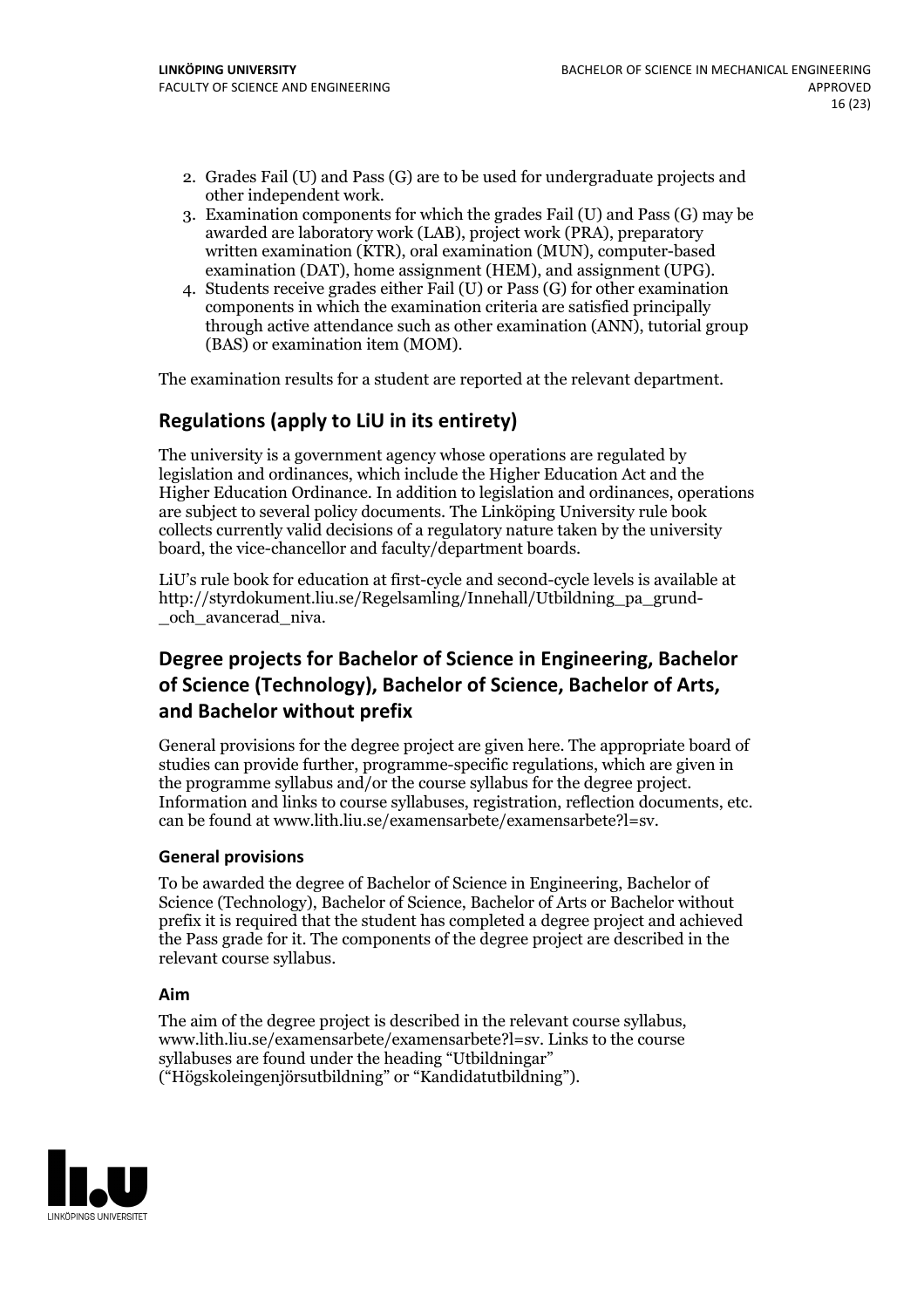### **Extent**

Requirements for the extent of the degree project for each type of degree are given in the syllabus of the study programme.

#### **Locations for a degree project**

The work is carried out in the form of:

- an internal degree project located at one of the participating departments at LiU
- an external degree project located at, for example, a company, government agency, or other organisation in Sweden or abroad, that an examiner has assessed to be competent to manage a degree project that satisfies the requirements
- a degree project within an exchange agreement in association with study abroad, whereby all study results are to be credited to the student by the relevant board of studies.

The main subject areas that are permitted within each study programme are described in the programme syllabus. Any individual subjects that may be relevant to the main subject area are to be determined by the relevant board of studies.

The examiner for a degree project within a certain subject area are determined by the board of studies that is responsible for general degrees within the main subject area. An up-to-date list is given

at http://www.lith.liu.se/examensarbete/examensarbete?l=sv.

#### **Degree projects within agreements relatingto study abroad**

During study abroad that takes place within the framework of an agreement, the provisions of the host institute relating to degree projects are applied. The student is to consult the board of studies and together ensure that the proposed degree project is carried outin a main subject area that is permitted within the study programme. Approved main subject areas for degree projects are specified in the syllabus for the relevant programme.

A certificate confirming that the degree project has been approved and a copy of the degree project report (in PDF format) are to be submitted to the relevant board of studies.

#### **Selection of degree project**

A degree project is to be selected in consultation with an examiner, who is also responsible that the specialisation, extent and level of the project satisfy the requirements specified in LiTH regulations.

In cases in which issues relating to work-related copyright, patenting or remuneration may arise, provisions governing these should be established in advance. A student working on a degree project may sign a confidentiality agreement in order to obtain access to confidential information necessary for the degree project. The supervisor and examiner, however, determine whether they are prepared to sign a confidentiality agreement, and thus the confidential

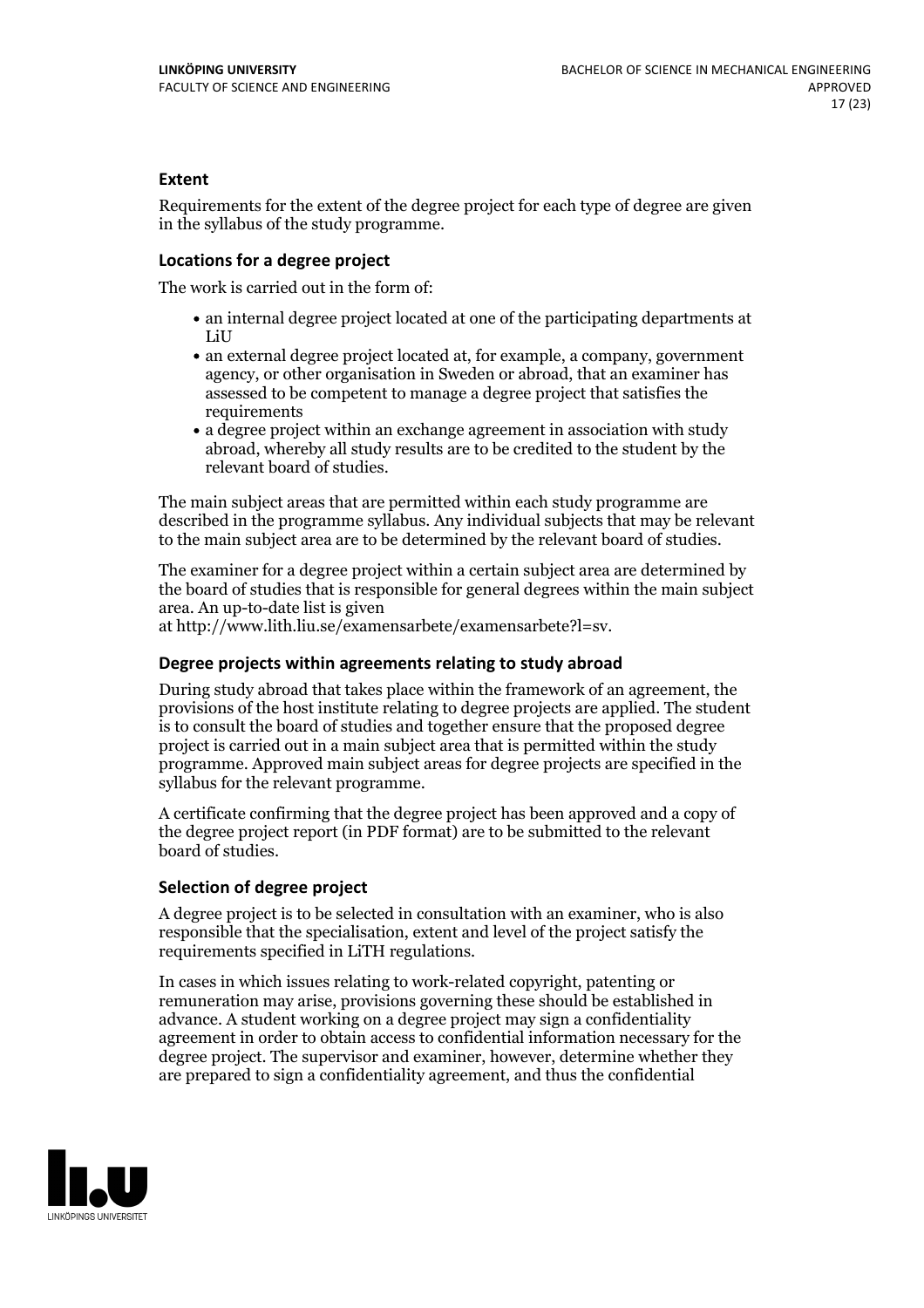information must not normally be of such nature that it is necessary to supervise or grade the work. The complete degree project report is to be published during the grading procedure, unless special circumstances prevent this. If any part of the report should not be published, this must be approved in advance by the examiner and the relevant head of department. Note that final decisions relating to confidentiality are taken by an administrative court.

#### **Commencement of a degree project**

Requirements that must be satisfied before a degree project can be started are given in the currently valid course syllabus, which can be obtained at www.lith.liu.se/examensarbete/examensarbete?l=sv.

Notification of <sup>a</sup> degree project is to be carried outwhen the degree project starts, at www.lith.liu.se/for-studenter/anmalan-till-exjobb?l=sv. Registration of the degree project is to take place before work commences, after the student has registered for the term.

Before the start of the degree project, the examiner is to ensure that the student satisfies the conditions for commencement of the degree project within the relevant main subject area. Support in this can be obtained from the study guidance counsellor, who checks the general requirements for starting the degree project.

The student is also to notify the relevant department of the start of the degree project.

#### **Degree projects in collaboration with another student**

In cases in which two students carry out a degree project together, the contribution of each student is to be specified. The extent of the work is to correspond to the extent of two individual degree projects. The examiner is to ensure that each student has contributed in a satisfactory manner to the work, and that each student satisfies the requirements for achieving a Pass grade for the degree project.

Degree projects carried out in collaboration between more than two students are not permitted.

#### **Examiners**

The examiner is to be employed at LiU as professor, associate professor, senior lecturer, research fellow, lecturer, research assistant, postdoc, assistant lecturer (including guest and adjunct teachers) or is to have been appointed docent at LiU. The examiner must also have the expertise required to examine degree projects within the relevant main subject area, and be appointed by the board of studies.

The examiner is to:

ensure before the start of the degree project that the student satisfies the conditions for commencement of the degree project within the relevant main subject area. The study guidance counsellor is to check whether the commencement criteria are satisfied and inform the examiner of this.

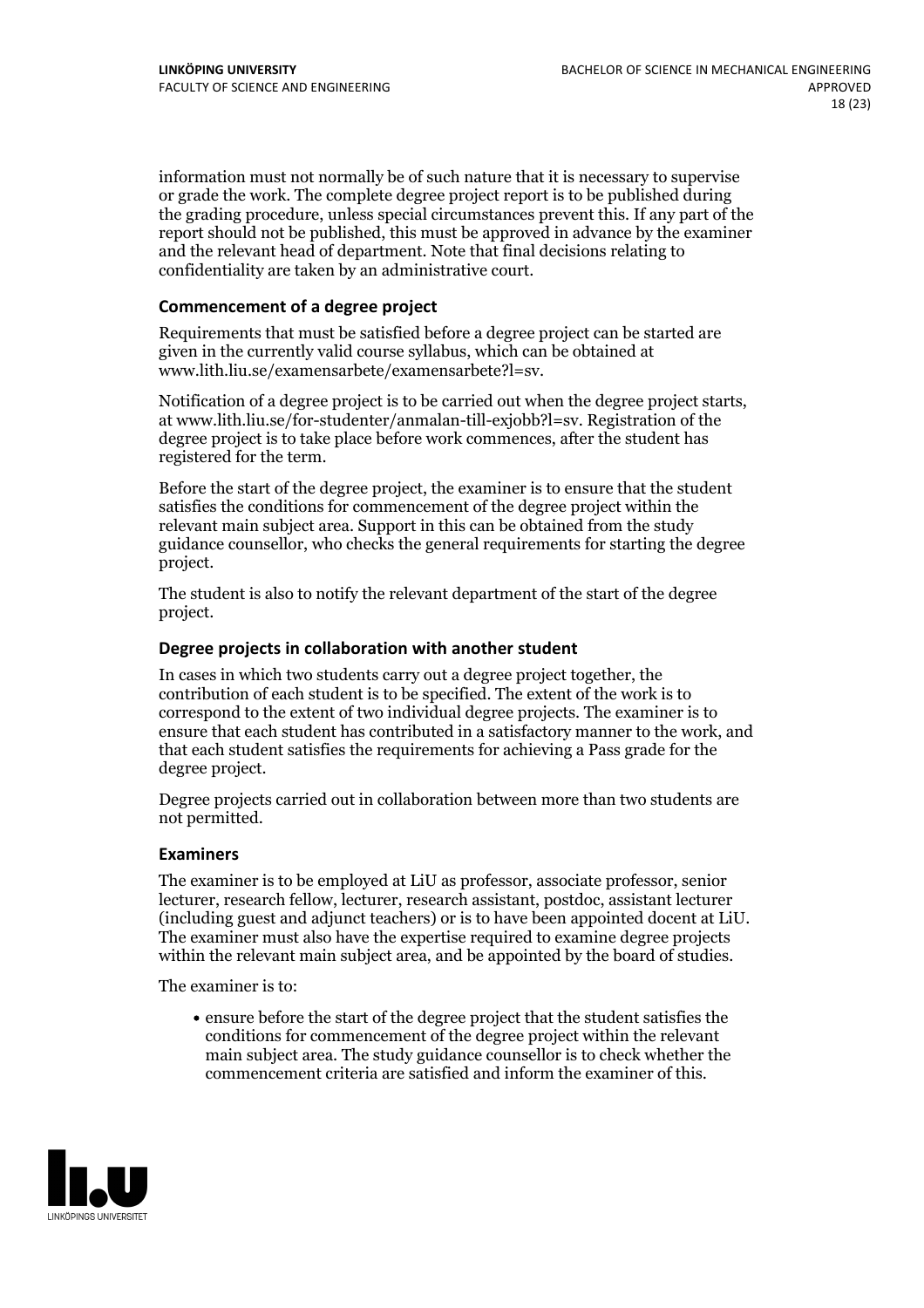- check whether special admission requirements (where relevant) are satisfied, for example that the student can demonstrate a certain degree of in-depth knowledge within the field relevant for the degree project
- determine the specialisation and principal work of the degree project, based on an assessment of whether the degree project will result in the learning outcomes of the course syllabus being satisfied
- pass/fail the planning report
- be responsible that the supervisor or supervisors carry out their duties
- approve the work for presentation
- before the presentation, check that the student has registered for the degree project
- before the presentation, check that the proposed opponent satisfies the conditions for commencement of the degree project and has attended two report presentations
- pass/fail the presentation and the opposition to it
- approve a concluding reflection document
- ensure that a degree project that has been passed satisfies the learning outcomes of the course syllabus and other requirements, and award a grade to the degree project (either  $G = Pass$ , or  $U = Fail$ ).

In cases in which a degree project is carried out jointly by two students with different main subject areas, one examiner in each main subject area must be appointed, where this is necessary.

#### **Supervisors**

A student working on a degree project is to have access to an internal supervisor at the department at which the degree project has been registered. The internal supervisor is to have a degree that corresponds at least to the level of the degree project to be supervised. The internal supervisor may, in exceptional circumstances, be the same individual as the examiner. A decision of whether to allow this in a particular case is to be made by the relevant board of studies before the degree project is started. The supervisor is to ensure that the student obtains help with:

- expert support in general questions related to methods, specialist knowledge ofthe subject, and writing the report
- problem formulation, and setting the limits of the work
- scheduling and planning work, and selection of appropriate methods.

If the degree project is being carried out outside of LiTH, an external supervisor from the host is to be appointed.

#### **Planning report**

During the first weeks of the degree project, the student is to draw up a planning report that contains:

- $\bullet$  a preliminary title of the degree project
- planned literature foundation
- a preliminary statement of the research question, against the background of

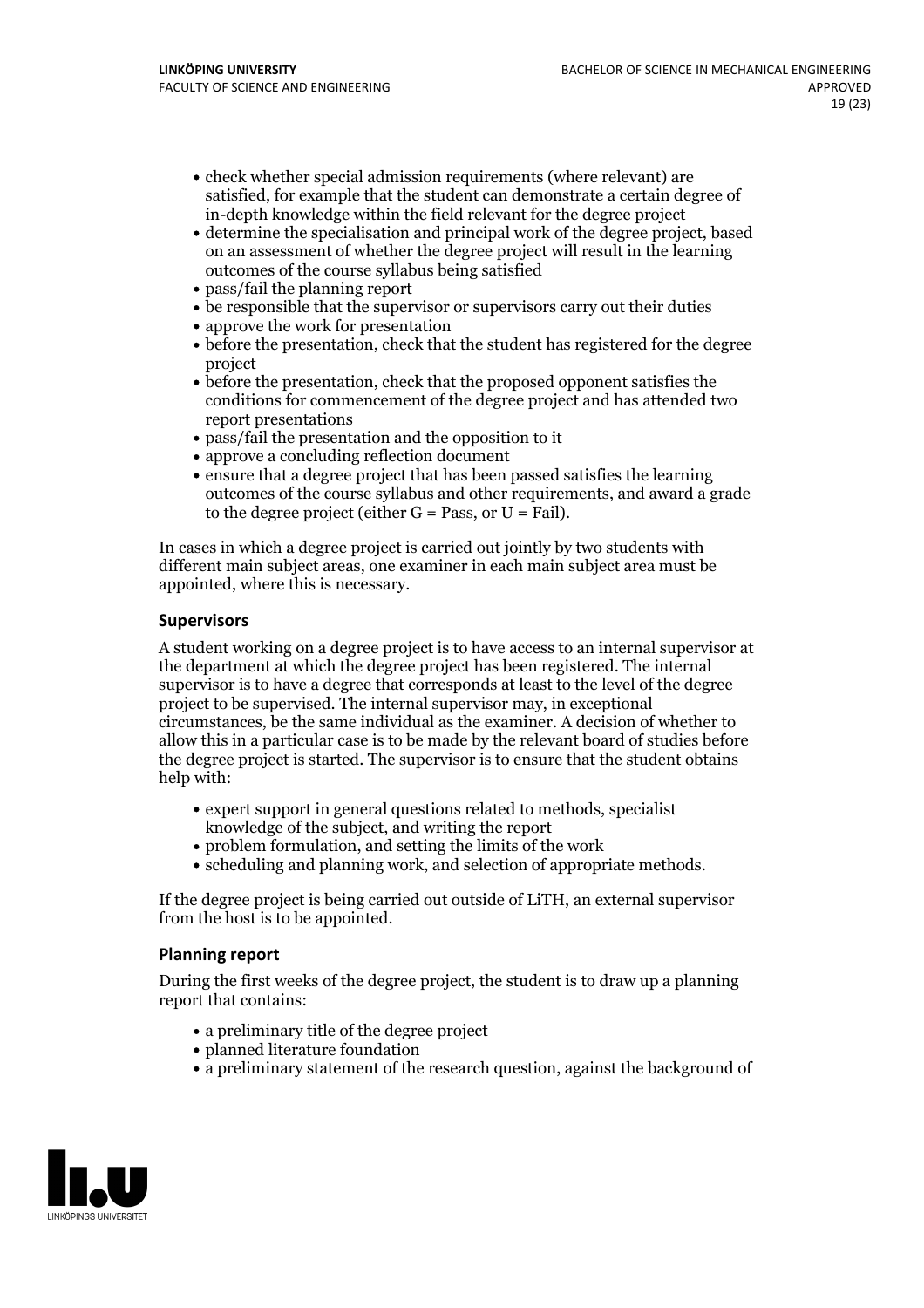the literature foundation

- a preliminary description of the approach to be taken
- a schedule for the execution of the degree project, including suggested date for the presentation.

#### **Reporting**

Both oral and written reports of the degree project are to be made, in Swedish or English. The board of studies may permit other languages to be used.

The oral report is to take place at a public presentation. The written report is to be in the form of a professionally produced degree project report. The presentation and report are to follow the instructions given below.

#### **Presentation**

The oral presentation is to take place when the examiner considers that the work has been completed and is ready to be presented. The presentation is to take place at LiTH at a time when other students can attend. This means that the presentation can take place on a date that the student has agreed with the examiner, normally between the re-examination period in August and midsummer, and after the student has attended other students' report presentations.

The oral presentation is to describe the background to the problem that has been studied, describe the methods used, and present the results and conclusions. The presentation is to be at a level suitable for everyone present, not just for specialists. After the oral presentation, the student is to counter any criticism that the opponent may raise, and allow other participants to pose questions. The presentation and the opposition are to be approved by the examiner. When any required adjustments of the report have been made, and the student has functioned as an opponent for another degree project, the degree project is reported as a passed course and the credits can be used to satisfy the requirements for a degree.

#### **Degree project report**

The written degree project report is to be professionally written and comprehensive, and it is to demonstrate a scientific approach. The report must be prepared in accordance with principles for acceptable practice when referring to sources (references or quotations for which the source is specified) when the text, images, ideas, data, etc., of other people are used. It is also to be made clear whether the author has reused his or her own text, images, ideas, data, etc. from previous examinations, such asundergraduate work, project reports, etc. (This is sometimes known as "self-plagiarism".) A failure to specify such sources may be regarded as attempted deception during examination.

The contents are to be easy to understand, and the way in which material is presented is important. It must describe the background to the project and the formulation of the research question. The choice of approach is to be clearly explained, and the report should make clear the coupling between the results and the conclusions. Commonly accepted scientific methods are to be used for

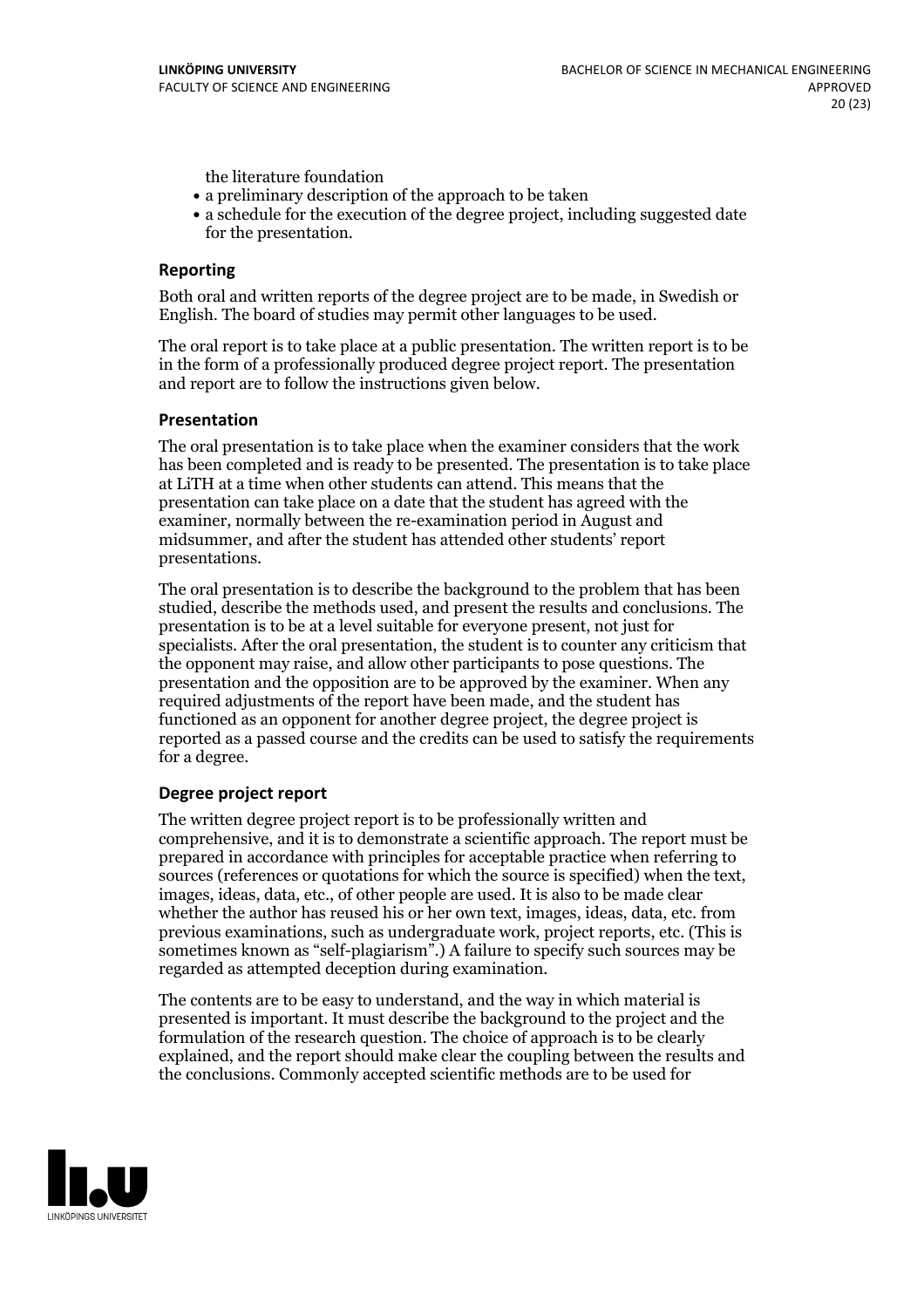processing the results. The discussion is to be comprehensive, and demonstrate that the student masters analytical thought processes. The report is to demonstrate good mastery of the literature in the field, and include an abstract. Reports that are principally written in Swedish should contain <sup>a</sup> summary in English. A publication-ready manuscript and a reflection document covering the work undertaken are to be submitted to the examiner within 10 working days of the oral presentation. Deviations from this limit may be granted by the examiner. If final versions of the required documents are not submitted as stipulated, the examiner may determine that the presentation is to be repeated.

The Faculty of Science and Engineering (Institute of Technology) at Linköping University recommends that degree project reports be published.

### **Opposition**

An oral opposition is to be carried out either before or after the student presents his or her own report. The opponent must satisfy the same requirements for the number and level of credits gained as those of the student's degree project. The opponent must also have attended two report presentations as a member of the audience. Acting as an opponent during the report presentation of another student is subject to points-based assessment as described in the course syllabus.

The opponent is to:

- discuss and comment on the selection of methods, results and (where relevant) data processing, conclusions, possible alternative solutions and conclusions, and the management of literature
- comment on the general arrangement of the degree project report and related, formal aspects of style, and comment on the oral presentation technique
- illuminate the strengths and weaknesses of the report.

The duration of the opposition should be approximately the same as that of the presentation, and it is to include a discussion in which the student presenting the report replies to and comments on the criticism raised by the opponent.

One week before the presentation, the opponent is to submit in writing to the examiner the important issues that will be discussed, and the structure of the opposition that will be taken. The opponent and the examiner discuss the structure that the opponent has drawn up.

In a normal case, the number of opponents will be the same as the number of respondents. In exceptional cases, the examiner may decide that this is not to be the case.

#### **Attendance at presentations**

A student is to attend presentations of degree project reports as described in the syllabus. The presentations attended must be atthe same level or a higher level than the degree project of the student.

It is advantageous that one of the presentations attended is a licentiate degree

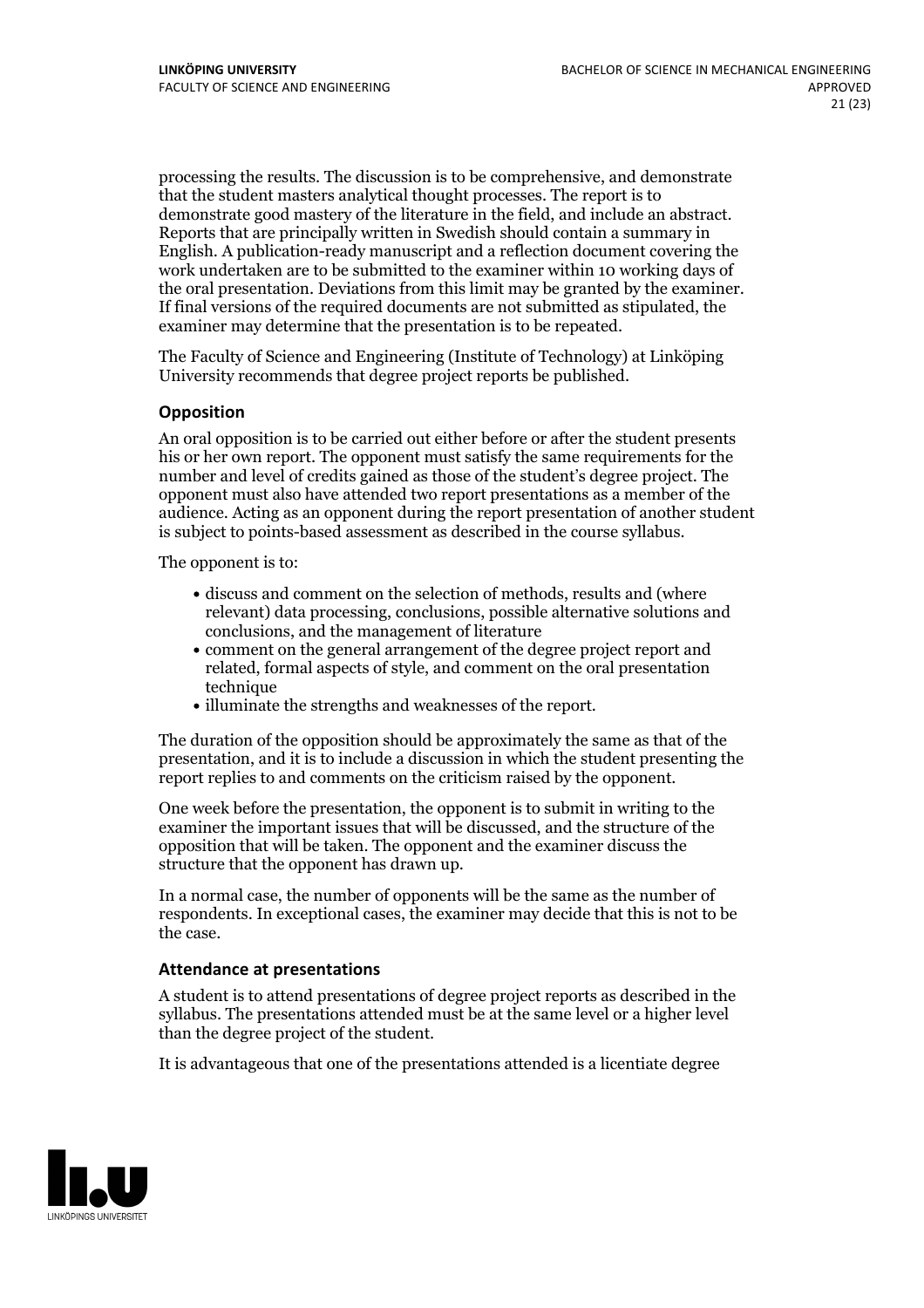seminar or a doctoral disputation. The student is responsible for ensuring that a certification of attendance at the presentation is obtained and passed to the departmental administrator for registration in Ladok. Attendance at such presentations is a component of the degree work that is subject to points-based assessment.

The occasions on which a student attends presentations are to be completed before the student presents the degree project report. The syllabus for the degree project describes the scheduling of the attendance at presentations.

### **Reflection document**

A document reflecting on the work that has been carried out is to be submitted to the examiner within 10 working days of the oral presentation. Instructions for preparing a reflection document can be reached through www.lith.liu.se/examensarbete/examensarbete?l=sv.

### **Grades**

The degree project is graded as either Pass or Fail. In order for a student to obtain a pass grade for the degree project, all components must be completed and be awarded a pass grade.

### **Right to obtain supervision**

It is expected that the student complete and pass a degree project within specified time limits. The department is required to provide supervision for a maximum of 12 months after the student has registered the degree project in Ladok. The examiner may grant additional supervision after this period in special cases. If the examiner determines that supervision is to be ended, the degree project is to be awarded a Fail grade.

If a degree project is awarded a Fail grade for the reason described above or for any other reason, the student is to be directed towards carrying out a further degree project.

## **Quality assurance**

The relevant board of studies has overall responsibility for the quality of study programmes. This responsibility covers also degree projects. Quality assurance is to be carried out as determined by the faculty board.

#### **Exemptions**

If special circumstances apply, a board of studies may grant exemptions from the regulations specified above. The oral opposition, for example, may be replaced by an extensive written opposition, if the board of studies approves this. Examples are:

- international students for whom special circumstances apply
- other students for whom all other components of the degree have been satisfied, the degree project report has been submitted, and special circumstances apply.